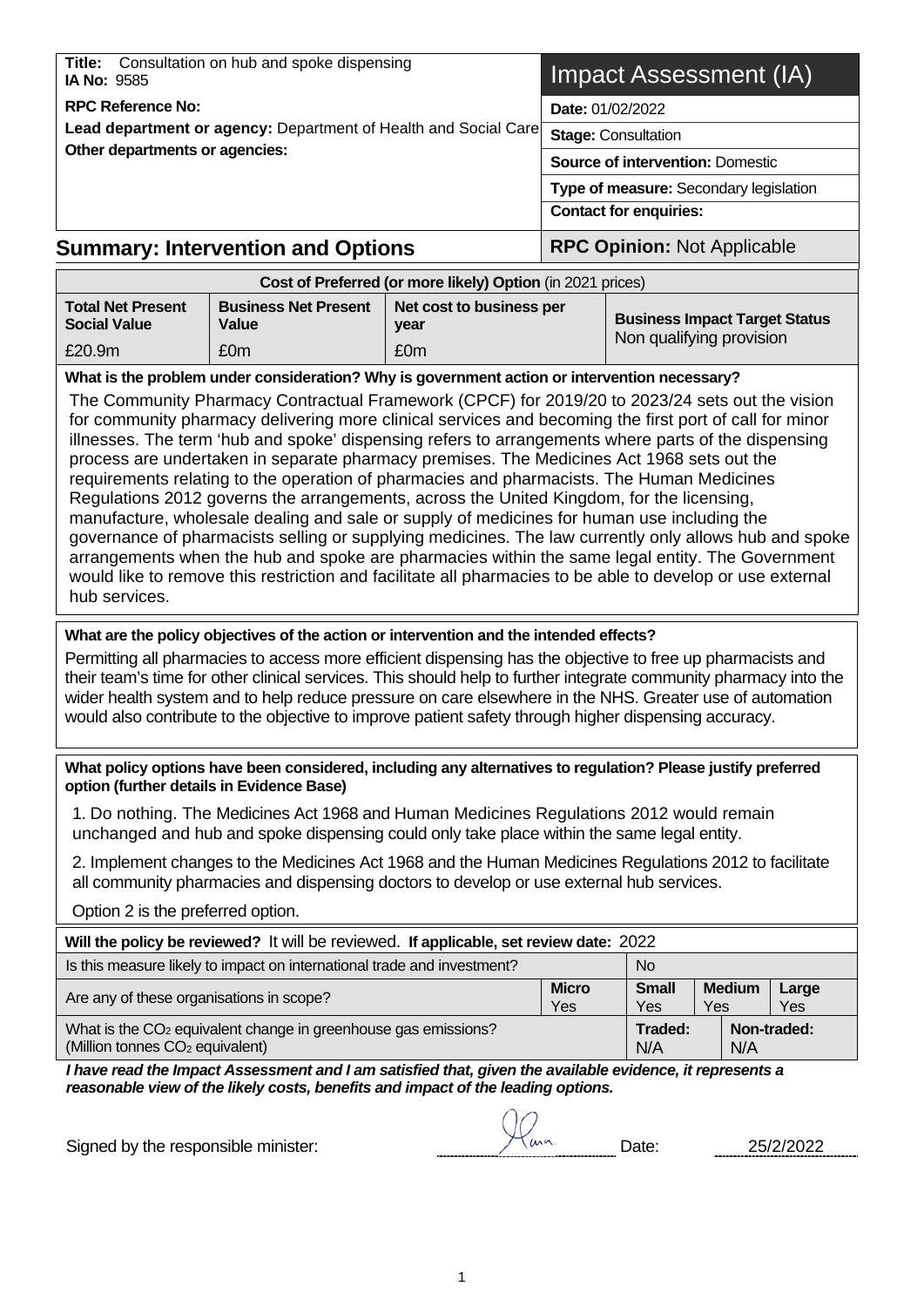# **Summary: Analysis & Evidence**<br> **Policy Option 1**<br>
Policy Option 1

| <b>Description:</b>             | Business as usual |
|---------------------------------|-------------------|
| <b>FULL ECONOMIC ASSESSMENT</b> |                   |

| <b>Price Base</b>                                                                                                                                                                                                                                       | <b>PV Base</b> |  | <b>Time Period</b>                                                                                                                             | Net Benefit (Present Value (PV)) (£m) |                                        |                                                                                                          |                       |                                         |  |
|---------------------------------------------------------------------------------------------------------------------------------------------------------------------------------------------------------------------------------------------------------|----------------|--|------------------------------------------------------------------------------------------------------------------------------------------------|---------------------------------------|----------------------------------------|----------------------------------------------------------------------------------------------------------|-----------------------|-----------------------------------------|--|
| Year 2021                                                                                                                                                                                                                                               | Year 2021      |  | Years 10                                                                                                                                       |                                       | <b>High: Optional</b><br>Low: Optional |                                                                                                          | <b>Best Estimate:</b> |                                         |  |
| COSTS (£m)                                                                                                                                                                                                                                              |                |  | <b>Total Transition</b><br>(Constant Price)                                                                                                    | Years                                 |                                        | <b>Average Annual</b><br>(excl. Transition) (Constant Price)                                             |                       | <b>Total Cost</b><br>(Present Value)    |  |
| Low                                                                                                                                                                                                                                                     |                |  | Optional                                                                                                                                       |                                       |                                        | Optional                                                                                                 |                       | Optional                                |  |
| High                                                                                                                                                                                                                                                    |                |  | Optional                                                                                                                                       |                                       |                                        | Optional                                                                                                 |                       | Optional                                |  |
| <b>Best Estimate</b>                                                                                                                                                                                                                                    |                |  |                                                                                                                                                |                                       |                                        |                                                                                                          |                       |                                         |  |
| Description and scale of key monetised costs by 'main affected groups'<br>The "business as usual" option is the counterfactual scenario, against which other options are assessed.<br>The value of costs and benefits are therefore zero by definition. |                |  |                                                                                                                                                |                                       |                                        |                                                                                                          |                       |                                         |  |
| N/A                                                                                                                                                                                                                                                     |                |  | Other key non-monetised costs by 'main affected groups'                                                                                        |                                       |                                        |                                                                                                          |                       |                                         |  |
| <b>BENEFITS (£m)</b>                                                                                                                                                                                                                                    |                |  | <b>Total Transition</b><br>(Constant Price)                                                                                                    | Years                                 |                                        | <b>Average Annual</b><br>(excl. Transition) (Constant Price)                                             |                       | <b>Total Benefit</b><br>(Present Value) |  |
| Low                                                                                                                                                                                                                                                     |                |  | Optional                                                                                                                                       |                                       |                                        | Optional                                                                                                 | Optional              |                                         |  |
| High                                                                                                                                                                                                                                                    |                |  | Optional                                                                                                                                       |                                       |                                        | Optional                                                                                                 |                       | Optional                                |  |
| <b>Best Estimate</b>                                                                                                                                                                                                                                    |                |  |                                                                                                                                                |                                       |                                        |                                                                                                          |                       |                                         |  |
|                                                                                                                                                                                                                                                         |                |  | Description and scale of key monetised benefits by 'main affected groups'<br>The value of costs and benefits are therefore zero by definition. |                                       |                                        | The "business as usual" option is the counterfactual scenario, against which other options are assessed. |                       |                                         |  |
| Other key non-monetised benefits by 'main affected groups'<br>N/A                                                                                                                                                                                       |                |  |                                                                                                                                                |                                       |                                        |                                                                                                          |                       |                                         |  |
|                                                                                                                                                                                                                                                         |                |  |                                                                                                                                                |                                       |                                        |                                                                                                          | Discount rate (%)     |                                         |  |
| Key assumptions/sensitivities/risks<br>N/A                                                                                                                                                                                                              |                |  |                                                                                                                                                |                                       |                                        |                                                                                                          |                       |                                         |  |

### **BUSINESS ASSESSMENT (Option 1)**

| Direct impact on business (Equivalent Annual) £m: |                  |      | Score for Business Impact Target (qualifying |
|---------------------------------------------------|------------------|------|----------------------------------------------|
| Costs:                                            | <b>Benefits:</b> | Net: | provisions only) £m:                         |
|                                                   |                  |      |                                              |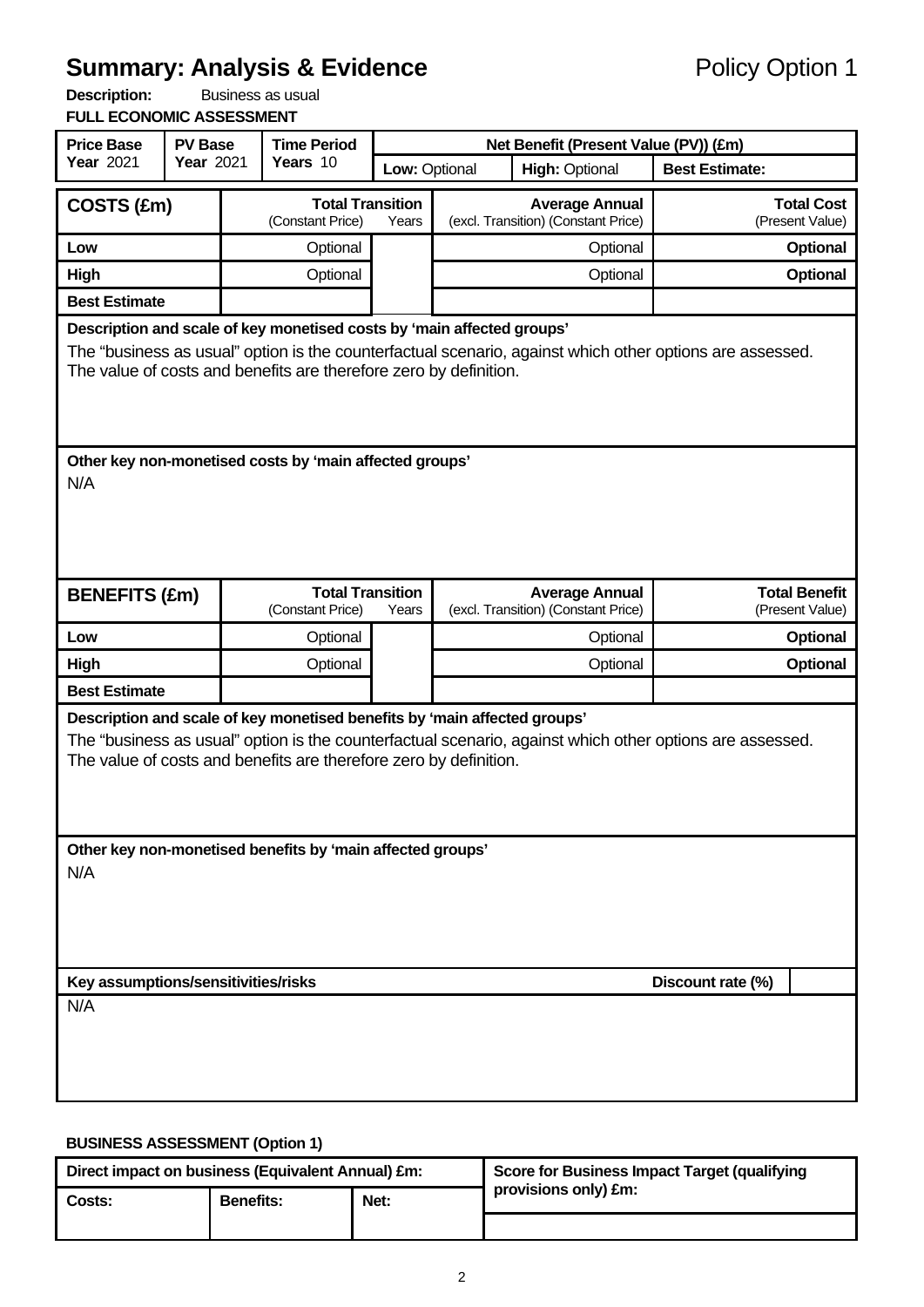# **Summary: Analysis & Evidence** Policy Option 2

**Description:** Amend the Medicines Act 1968 and the Human Medicines Regulations 2012 **FULL ECONOMIC ASSESSMENT**

| <b>Price Base</b>                                                                                                                                                                                                                                                                                                                                     | <b>PV Base</b> |  | <b>Time Period</b>                                         | Net Benefit (Present Value (PV)) (£m) |                                                                                                                                                                                                                                                                                                                                                                                                                                                                                                                                                                                                                                                                                                                                                                                                                                                                    |                     |                                         |  |  |  |
|-------------------------------------------------------------------------------------------------------------------------------------------------------------------------------------------------------------------------------------------------------------------------------------------------------------------------------------------------------|----------------|--|------------------------------------------------------------|---------------------------------------|--------------------------------------------------------------------------------------------------------------------------------------------------------------------------------------------------------------------------------------------------------------------------------------------------------------------------------------------------------------------------------------------------------------------------------------------------------------------------------------------------------------------------------------------------------------------------------------------------------------------------------------------------------------------------------------------------------------------------------------------------------------------------------------------------------------------------------------------------------------------|---------------------|-----------------------------------------|--|--|--|
| Year 2021                                                                                                                                                                                                                                                                                                                                             | Year 2021      |  | Years 10                                                   | Low: 6.4                              | <b>High: 53.3</b>                                                                                                                                                                                                                                                                                                                                                                                                                                                                                                                                                                                                                                                                                                                                                                                                                                                  | Best Estimate: 27.3 |                                         |  |  |  |
| COSTS (£m)                                                                                                                                                                                                                                                                                                                                            |                |  | <b>Total Transition</b><br>(Constant Price)                | Years                                 | <b>Average Annual</b><br>(excl. Transition) (Constant Price)                                                                                                                                                                                                                                                                                                                                                                                                                                                                                                                                                                                                                                                                                                                                                                                                       |                     | <b>Total Cost</b><br>(Present Value)    |  |  |  |
| Low                                                                                                                                                                                                                                                                                                                                                   |                |  | N/A                                                        |                                       | £5.2m                                                                                                                                                                                                                                                                                                                                                                                                                                                                                                                                                                                                                                                                                                                                                                                                                                                              | £42.2m              |                                         |  |  |  |
| High                                                                                                                                                                                                                                                                                                                                                  |                |  | N/A                                                        |                                       | £38.9m                                                                                                                                                                                                                                                                                                                                                                                                                                                                                                                                                                                                                                                                                                                                                                                                                                                             |                     | £320.5m                                 |  |  |  |
| <b>Best Estimate</b>                                                                                                                                                                                                                                                                                                                                  |                |  | N/A                                                        |                                       | £19.9m                                                                                                                                                                                                                                                                                                                                                                                                                                                                                                                                                                                                                                                                                                                                                                                                                                                             |                     | £132.5m                                 |  |  |  |
| Description and scale of key monetised costs by 'main affected groups'<br>The main quantified costs are associated with the set-up and operational costs of hubs. There are also set-<br>up costs for spoke pharmacies reflecting investment in IT systems, training and process redesign.<br>Other key non-monetised costs by 'main affected groups' |                |  |                                                            |                                       |                                                                                                                                                                                                                                                                                                                                                                                                                                                                                                                                                                                                                                                                                                                                                                                                                                                                    |                     |                                         |  |  |  |
|                                                                                                                                                                                                                                                                                                                                                       |                |  |                                                            |                                       |                                                                                                                                                                                                                                                                                                                                                                                                                                                                                                                                                                                                                                                                                                                                                                                                                                                                    |                     |                                         |  |  |  |
| <b>BENEFITS (£m)</b>                                                                                                                                                                                                                                                                                                                                  |                |  | <b>Total Transition</b><br>(Constant Price)                | Years                                 | <b>Average Annual</b><br>(excl. Transition) (Constant Price)                                                                                                                                                                                                                                                                                                                                                                                                                                                                                                                                                                                                                                                                                                                                                                                                       |                     | <b>Total Benefit</b><br>(Present Value) |  |  |  |
| Low                                                                                                                                                                                                                                                                                                                                                   |                |  | N/A                                                        |                                       | £6.0m                                                                                                                                                                                                                                                                                                                                                                                                                                                                                                                                                                                                                                                                                                                                                                                                                                                              |                     | £48.6m                                  |  |  |  |
| High                                                                                                                                                                                                                                                                                                                                                  |                |  | N/A                                                        |                                       | £45.5m                                                                                                                                                                                                                                                                                                                                                                                                                                                                                                                                                                                                                                                                                                                                                                                                                                                             |                     | £373.8m                                 |  |  |  |
| <b>Best Estimate</b>                                                                                                                                                                                                                                                                                                                                  |                |  | N/A                                                        |                                       | £23.2m                                                                                                                                                                                                                                                                                                                                                                                                                                                                                                                                                                                                                                                                                                                                                                                                                                                             |                     | £153.3m                                 |  |  |  |
| in dispensing time.                                                                                                                                                                                                                                                                                                                                   |                |  | Other key non-monetised benefits by 'main affected groups' |                                       | Description and scale of key monetised benefits by 'main affected groups'<br>The monetised benefits relate to the reduction in operating costs at the spoke pharmacies due to the savings                                                                                                                                                                                                                                                                                                                                                                                                                                                                                                                                                                                                                                                                          |                     |                                         |  |  |  |
| and health improvement for patients.                                                                                                                                                                                                                                                                                                                  |                |  |                                                            |                                       | Potential for reduced rates of dispensing errors and associated patient harm and time spent resolving errors.<br>Potential for increased clinical service provision reducing pressure in other parts of the healthcare system<br>Potential for calmer working environment at the spoke pharmacy to the benefit of staff and patients.                                                                                                                                                                                                                                                                                                                                                                                                                                                                                                                              |                     |                                         |  |  |  |
| Key assumptions/sensitivities/risks                                                                                                                                                                                                                                                                                                                   |                |  |                                                            |                                       |                                                                                                                                                                                                                                                                                                                                                                                                                                                                                                                                                                                                                                                                                                                                                                                                                                                                    | Discount rate (%)   | 3.5%                                    |  |  |  |
| £4,000.                                                                                                                                                                                                                                                                                                                                               |                |  |                                                            |                                       | Assume pharmacy businesses with a dispensing volume across all their premises below 12m per annum<br>could benefit from regulatory changes, and that only spoke pharmacies with a dispensing volume above<br>60,000 per annum would potentially make use of automated hub dispensing. 12% of potential beneficiaries<br>would adopt hub and spoke within the next 5 years whilst a further 20% would adopt over the next 10 years.<br>40% of a pharmacy's items can go through the hub. There is a 40% time saving reduction on a cost of £1.20<br>to dispense a prescription item in a spoke pharmacy. There is a 40p per item cost of hub dispensing. This is<br>a net saving of 8p per item in operating costs. The average set-up cost for spoke pharmacies would be<br>Risk of potential impact on competition within both the pharmacy and wholesale sector. |                     |                                         |  |  |  |

#### **BUSINESS ASSESSMENT (Option 2)**

| Direct impact on business (Equivalent Annual) £m: |                      |                 | <b>Score for Business Impact Target (qualifying</b> |
|---------------------------------------------------|----------------------|-----------------|-----------------------------------------------------|
| <b>Costs: N/A</b>                                 | <b>Benefits: N/A</b> | <b>Net: N/A</b> | provisions only) £m:                                |
|                                                   |                      |                 | N/A                                                 |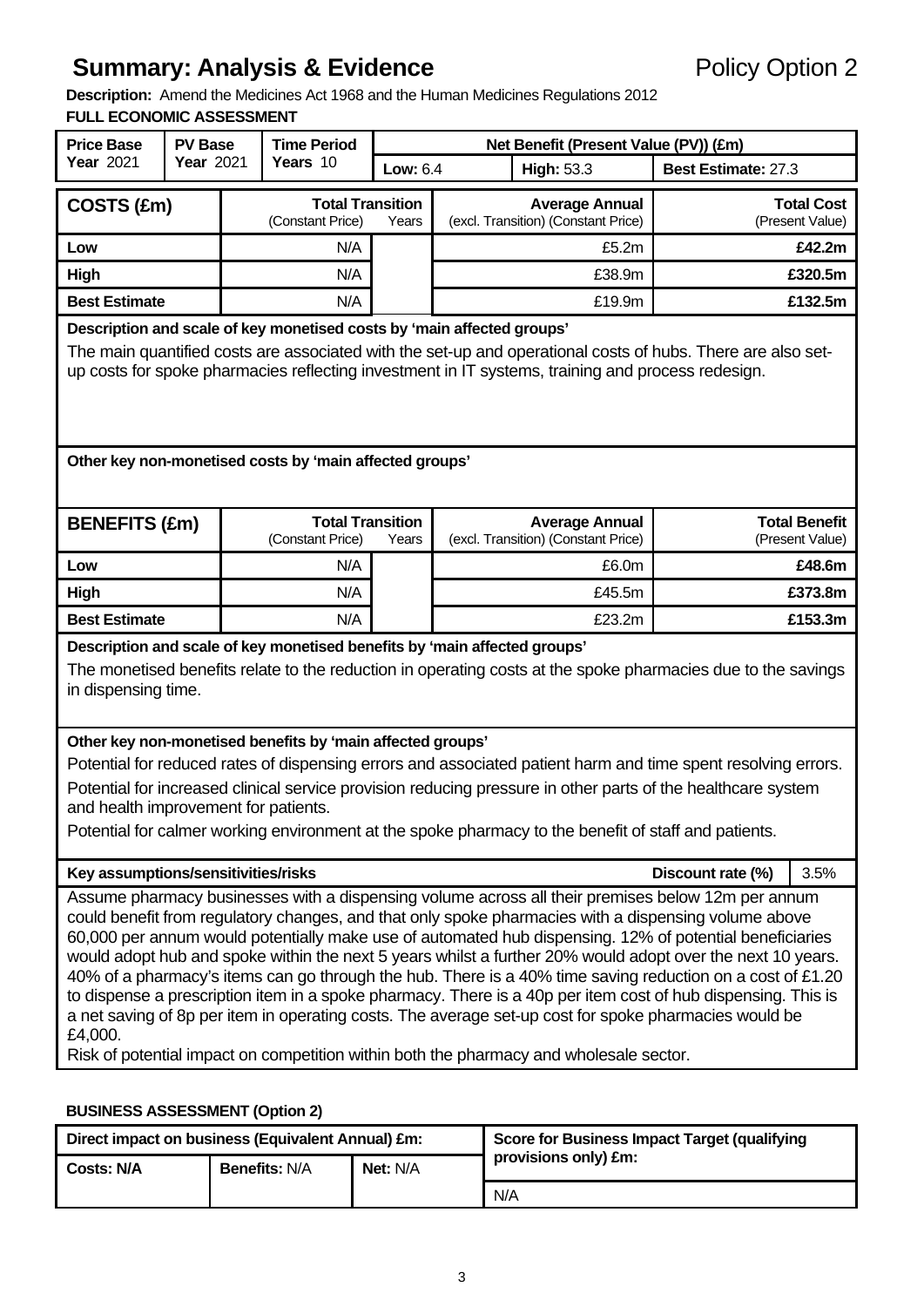# **Consultation on hub and spoke dispensing – Impact Assessment**

# **Background**

- 1. The Government's vision for community pharmacy is that it should provide an expanded clinical service as part of its contract with the NHS, helping to relieve pressures on other areas of the healthcare system. To achieve this, dispensing needs to become more efficient to free up pharmacists' time for other activities. Permitting all pharmacies to access more efficient hub and spoke dispensing is part of the Government's strategy to support this transformation.
- 2. The term 'hub and spoke' dispensing refers to arrangements where parts of the dispensing process are undertaken in separate pharmacy premises. Typically, there are many 'spoke' pharmacies to one 'hub' pharmacy. The concept is that the simple, routine aspects of dispensing such as assembling, and labelling can take place on a large scale in a hub that usually makes use of automated processes.
- 3. The Medicines Act 1968 sets out the requirements relating to the operation of pharmacies and pharmacists. The Human Medicines Regulations 2012 governs the arrangements, across the United Kingdom, for the sale and supply of all human medicines, including the requirements for pharmacists selling or supplying medicines. The law currently only allows hub and spoke arrangements within pharmacies that are part of the same legal entity. The Government committed to pursue removing this restriction to permit all community pharmacies to develop or use external hub services.
- 4. This public consultation considers removing the impediment that currently limits hub and spoke dispensing to being only between pharmacies within the same legal entity as well as proposing further amendments to legislation to ensure that patient safety is maintained. All of this will be facilitated by proposed amendments to both the Medicines Act 1968 and the Human Medicines Regulations 2012.

# **Rationale for Intervention**

5. In July 2019, the Government announced a new five-year settlement for the Community Pharmacy Contractual Framework (CPCF). Together with NHS England and NHS Improvement, the Department of Health and Social Care has worked with the Pharmaceutical Services Negotiating Committee (PSNC) to develop a vision for the future of community pharmacy.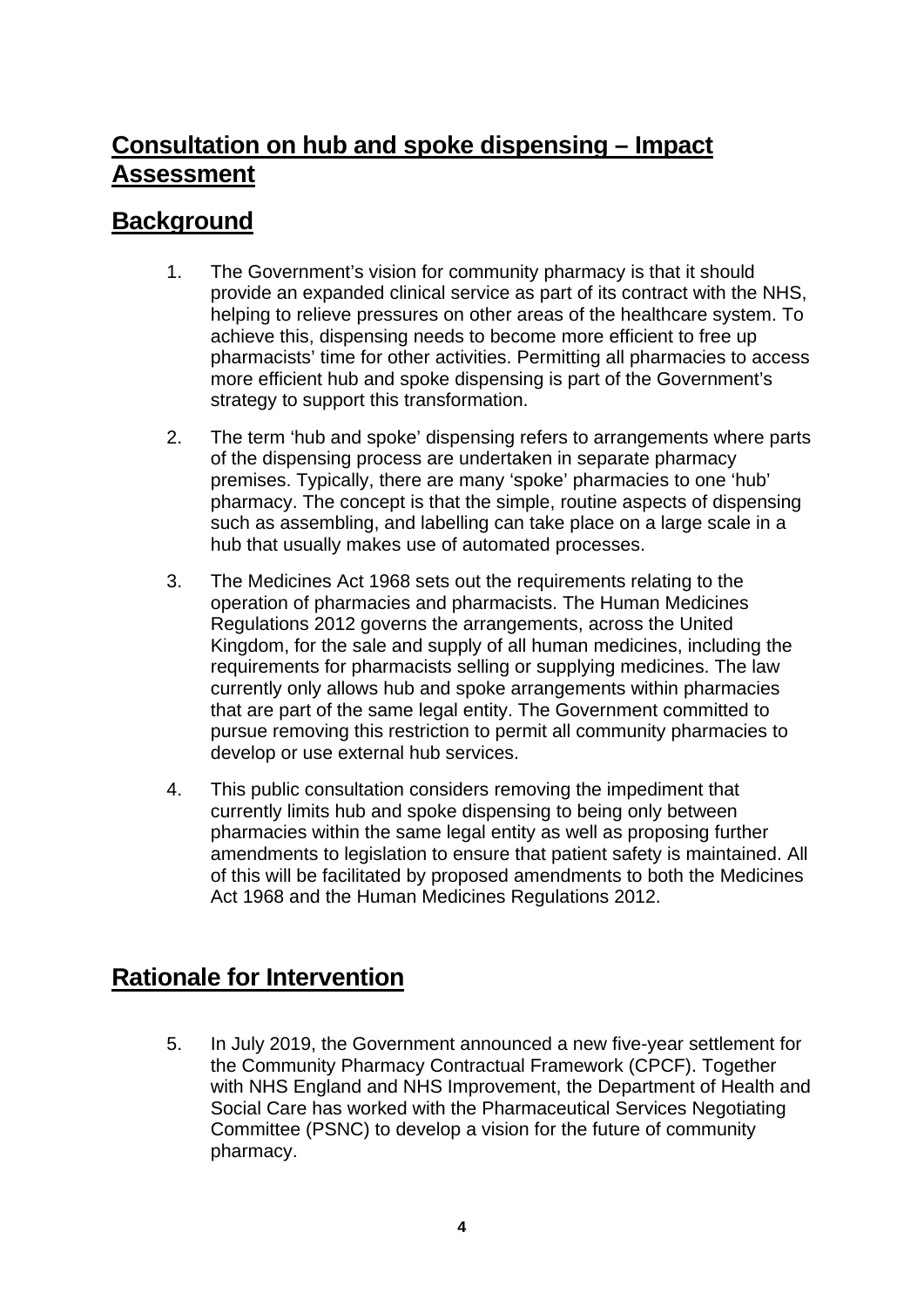- 6. The vision is that community pharmacy will take on an expanded role in treating minor illness and improving medicines safety and optimisation, reducing pressures elsewhere in the health and care system. The NHS Long Term Plan commits to making greater use of pharmacists' skills.<sup>[1](#page-4-0)</sup> To this end, the NHS will continue to pay £2.592 billion per year for community pharmacy services over the five years but will change the way funding is distributed across services.<sup>[2](#page-4-1)</sup>
- 7. Improving the efficiency of dispensing is central to this transformation. Currently, medicines legislation only provides for hub and spoke arrangements when the hub and the spoke are pharmacies within the same legal entity. Therefore, currently only a few large pharmacy chains can make use of hub and spoke dispensing. Although smaller pharmacies could in theory make use of hub and spoke across their estate, they may lack access to capital and large enough prescription volumes to warrant investment in it. An estimated 30-40% of pharmacies in mainland Europe use automated dispensing. In contrast, less than 10% of UK pharmacy is automated (across all community, hospital, and prison settings)<sup>3</sup>. We do not have robust information on how many pharmacies in primary care use automation but are aware of only 6 pharmacy businesses out of around 3,000 across the whole sector that do. However, each of these businesses could represent several pharmacies dispensing a varying number of items, some of which use automation and some that don't. Consequently, trying to quantify the proportion of automation depends on the interpretation and makes it difficult to make comparisons to Europe.
- 8. Regulatory changes permitting all pharmacies to access hub and spoke dispensing means that new business models around hub and spoke can develop. That might mean that these businesses even though they can but don't do hub and spoke now, might do it post any regulatory change and consequently support the transformation strategy.

# **Government response to the 2016 consultation**

9. The Government consulted on a similar proposal in 2016<sup>[4](#page-4-3)</sup> and the Department recently published the response<sup>5</sup>. Some respondents acknowledged potential benefits of hub and spoke dispensing, but a significant proportion of respondents could not support the proposals in their form at the time of that consultation, raising concerns about how it

<span id="page-4-0"></span><sup>1</sup> NHS England, NHS Long Term Plan, January 2019[. https://www.england.nhs.uk/long-term-plan/.](https://www.england.nhs.uk/long-term-plan/) 

<span id="page-4-1"></span><sup>&</sup>lt;sup>2</sup> Department of Health and Social Care. Negotiations started for the Community Pharmacy Contractual framework 2019 to 2020, April 201[9 https://www.gov.uk/government/news/negotiations-started-for-the-community-pharmacy-contractual](https://www.gov.uk/government/news/negotiations-started-for-the-community-pharmacy-contractual-framework-2019-to-2020)[framework-2019-to-2020.](https://www.gov.uk/government/news/negotiations-started-for-the-community-pharmacy-contractual-framework-2019-to-2020) 

<span id="page-4-2"></span><sup>3</sup> P3 Pharmacy. "10 things about…automated dispensing" p3pharmacy.co.uk *[https://www.p3pharmacy.co.uk/10-things-about](https://www.p3pharmacy.co.uk/10-things-about-automated-dispensing)[automated-dispensing](https://www.p3pharmacy.co.uk/10-things-about-automated-dispensing)*

<span id="page-4-3"></span><sup>4</sup> Department of Health, Amendments to the Human Medicines Regulations 2012: 'Hub and spoke' dispensing, prices of medicines on dispensing labels, labelling requirements and pharmacists' exemption, March 2016. Available at: [Amendments to](https://assets.publishing.service.gov.uk/government/uploads/system/uploads/attachment_data/file/514867/Consultation_doc_HMR2016.pdf)  [the Human Medicines Regulations 2012: 'hub and spoke' dispensing, prices of medicines on dispensing labels, labelling](https://assets.publishing.service.gov.uk/government/uploads/system/uploads/attachment_data/file/514867/Consultation_doc_HMR2016.pdf)  [requirements and pharamcists' exemption \(publishing.service.gov.uk\).](https://assets.publishing.service.gov.uk/government/uploads/system/uploads/attachment_data/file/514867/Consultation_doc_HMR2016.pdf)

<span id="page-4-4"></span><sup>5</sup> Department of Health and Social Care, Pharmacy dispensing models and displaying prices on medicines: response to the 2016 consultation, November 2021. Available at: Pharmacy dispensing models and displaying prices on medicines: response to the 2016 consultation - GOV.UK (www.gov.uk).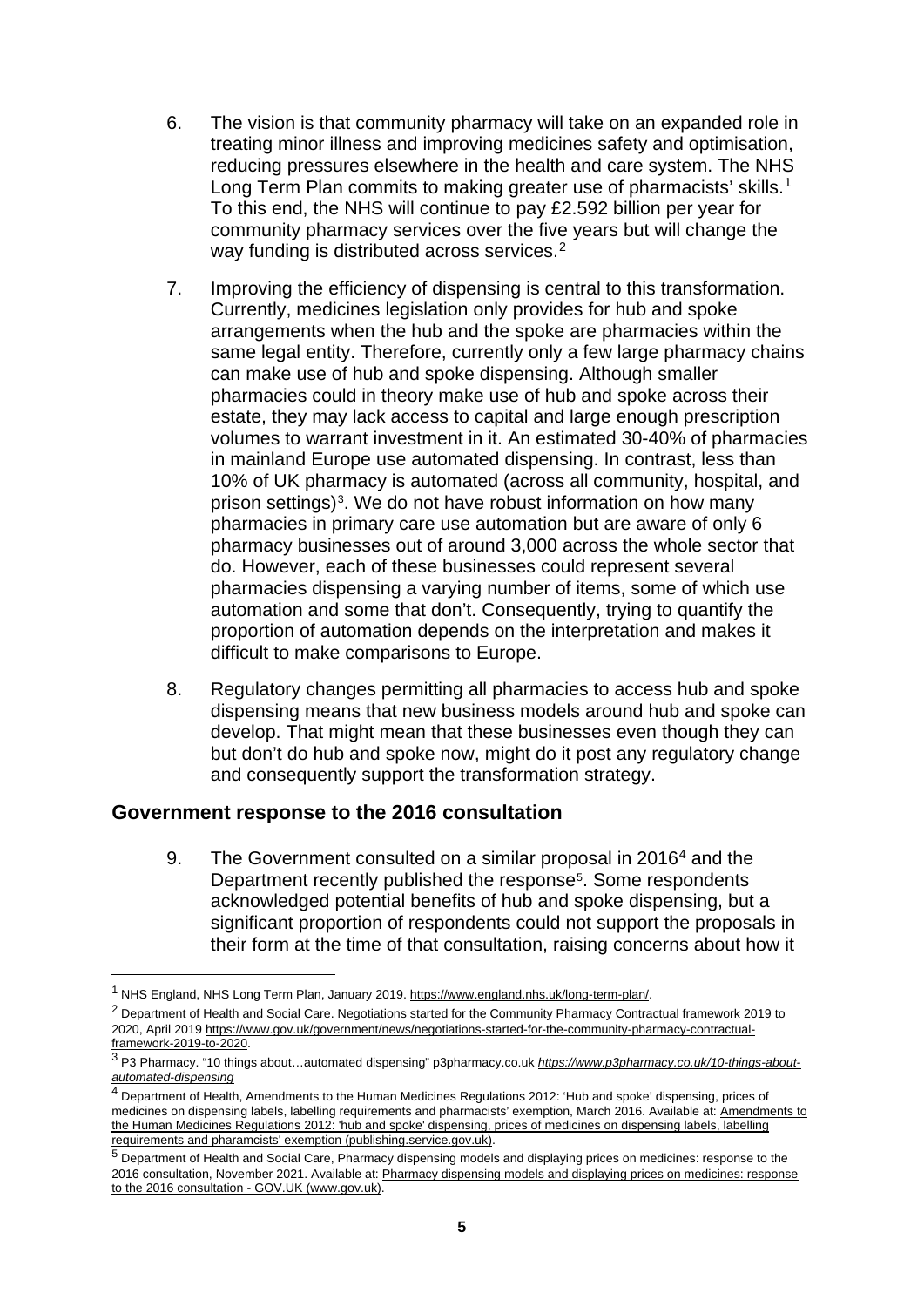would work in practice across legal entities, including how patient consent, data protection and end-to-end accountability would be handled. Respondents also raised concerns about the potential lack of competition between hub service providers and associated impacts and risks.

10. As part of the CPCF five-year settlement negotiations, it was agreed to pursue legislative change to facilitate hub and spoke dispensing to be utilised by all pharmacies, and to work with the Pharmaceutical Services Negotiating Committee (PSNC), the representative body of all pharmacy contractors in England, to identify which models would allow the whole sector to benefit fairly. The Government has been working with sector representatives to understand and address concerns and explore additional safeguards as part of the regulatory change process. The gathering and testing of views more broadly are now being sought through a new consultation.

# **Objectives**

- 11. The policy objective is to support all pharmacies to improve the efficiency of their dispensing through the option of entering into hub and spoke dispensing arrangements with other pharmacy businesses. This is to support and continue the implementation of the vision set out in the CPCF five-year deal for:
	- Community pharmacy to be the first port of call for minor illness, deliver more clinical services and to be better integrated in the NHS;
	- Community pharmacy to support the NHS long-term plan and improve quality;
	- Continued access to pharmaceutical services;
	- Guaranteed investment that gives community pharmacy clarity and certainty; and
	- Increasing efficiency by enabling transformation and use of new technology.
- 12. Greater use of automation in hub and spoke dispensing models also has the objective of contributing to improvement in patient safety through higher dispensing accuracy.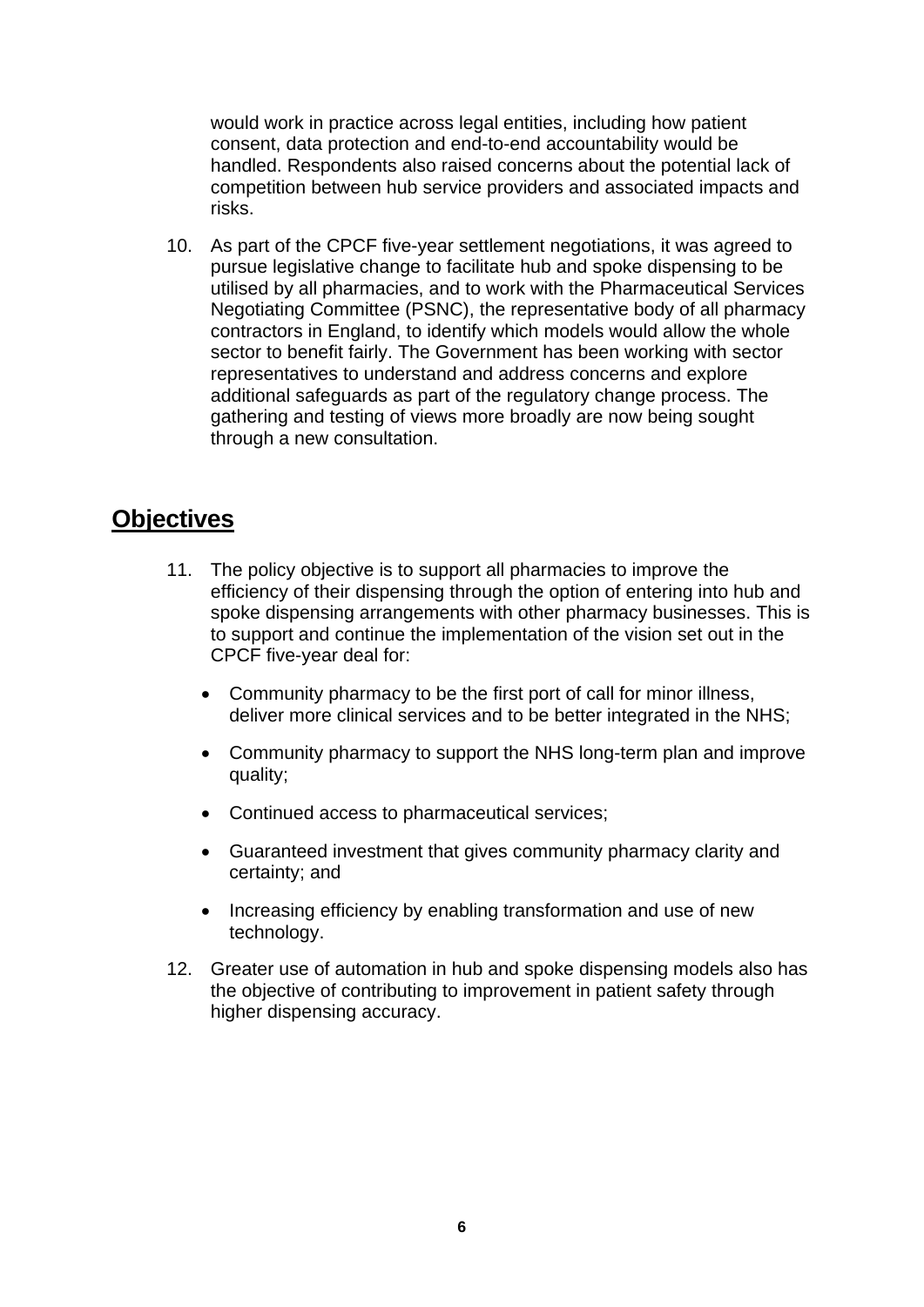# **Policy Options**

# **Option 1: Do Nothing**

- 13. The Human Medicines Regulations 2012 govern the arrangements across the United Kingdom for the sale and supply of all human medicines, including the requirements for pharmacists selling or supplying medicines. Alongside the Human Medicines Regulations 2012, the Medicines Act 1968 sets out requirements relating to the operation of pharmacies and pharmacists. Section 10 of the Medicines Act 1968 allows 'hub and spoke' dispensing if the 'hub' and the 'spoke' pharmacy are both part of the same retail pharmacy business.
- 14. Under the do nothing option, the law would remain unchanged and continue to prevent different pharmacy businesses from entering into hub and spoke arrangements.

# **Option 2: Permit and facilitate hub and spoke dispensing across different pharmacy businesses**

- 15. Option 2 proposes to make legislative changes to the Medicines Act 1968 and the Human Medicines Regulations 2012 to facilitate 'hub and spoke' dispensing between different legal entities. Whilst this would include the removal of the current restriction in section 10 of the 1968 Act, the policy proposals are broader to reflect the nature of the change and to ensure patient safety is maintained. This will make it possible for 'spoke' pharmacies to make use of the services of 'hub' pharmacies that are part of a separate business or to work together and invest in one 'hub' location. This will give community pharmacies a wider choice as to which business model they adopt. The proposal also enables dispensing doctors to avail themselves of a similar arrangement with a hub pharmacy.
- 16. The proposed changes to the Human Medicines Regulations 2012 and the Medicines Act 1968 will be enabling, meaning that pharmacies can choose to make use of hub and spoke dispensing models. There may be supplementary issues that would need to be addressed through NHS Pharmaceutical Services. For example, to ensure that the use of hub and spoke arrangements does not undermine market entry. These would need to be addressed in the usual way through discussion with PSNC and if needed amendments may need to be made to the Pharmaceutical and Local Pharmaceutical Services Regulations (PLPS).

# **Background**

17. Community pharmacies are all private businesses that provide NHS pharmaceutical services as part of their business. In addition to income from the CPCF, pharmacies can be commissioned by local authorities (LAs) or local NHS teams to deliver services, as well by NHSE&I. They also generate private income from sale of over-the-counter medicines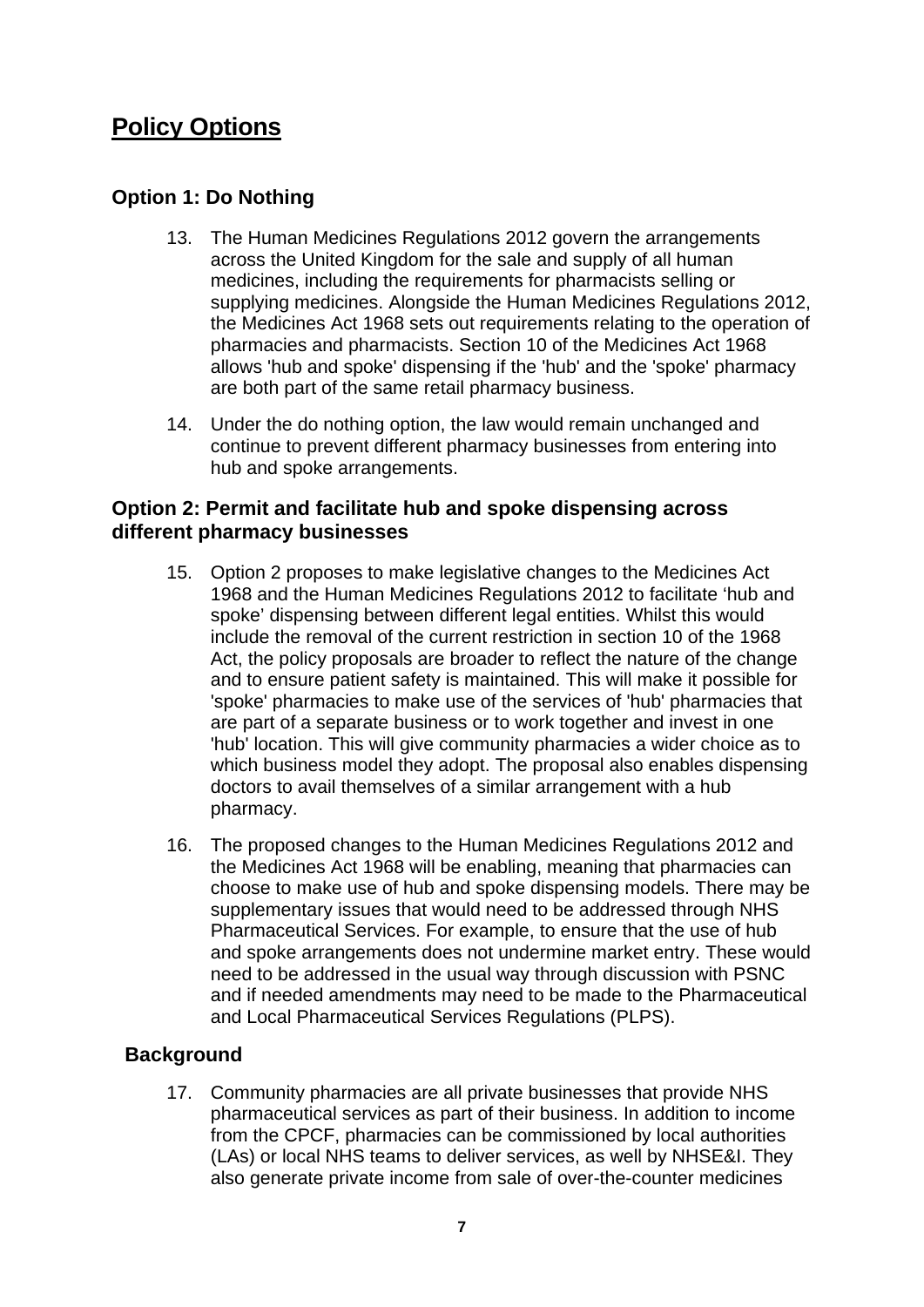and non-NHS goods and services. As of March 2021, there were 11,185 community pharmacies in England<sup>6</sup>. Community pharmacies dispensed 1,015 million prescription items in 2020/21; an average of 7,565 items per pharmacy per month.

- 18. Anyone wanting to provide NHS pharmaceutical services is required to apply to NHS England to demonstrate that they can meet a pharmaceutical need as set out in a Pharmaceutical Needs Assessment (PNA) evaluated by the Local Authority Health and Wellbeing Board. There are exceptions to this, such as applications to provide pharmaceutical services on a distance-selling basis.
- 19. The way that community pharmacy is funded to provide NHS services also has an important influence on the sector. Community pharmacies are reimbursed over £8bn for drugs they purchase and dispense for the NHS, but nearly all of this covers the costs of the drugs. NHS payments to community pharmacies for services under the CPCF are broken down into two components: remuneration for providing services, including the single activity fee for dispensing; and medicines margin delivered through the reimbursement system. Remuneration represents £1.792bn, while reimbursement delivers a further £800m of medicines margin, giving total funding of £2.592bn.

### **Hub and Spoke Models**

- 20. Dispensing covers a number of processes such as the receipt of a prescription, clinical and accuracy checks, sourcing, preparation, assembly and supply of medicines, and liaising with the patient to ensure they know how and when to take the medicine. Traditionally, all these different processes are done in a single pharmacy. The main existing models for pharmacy supply are:
	- Brick-and-mortar pharmacies; traditional street-side business that offers products and services to its customers face-to-face in a store; or
	- Distance Selling pharmacies (DSPs); type of pharmacy that works exclusively at a distance from patients.
- 21. Both brick-and-mortar and distance selling pharmacies would benefit from the proposed changes in legislation and be able to enter hub and spoke arrangements. Therefore, all pharmacies are considered in the assessment of potential take-up.
- 22. In a hub and spoke model, some of these dispensing processes are undertaken in a different pharmacy to the one where the prescription was presented or received. The consultation proposes two different hub and spoke dispensing models. In the first of the models, the patient presents a prescription to the 'spoke' pharmacy, who then sends that data to the 'hub' pharmacy to enable them to do some elements of the

<span id="page-7-0"></span><sup>6</sup> NHS Business Services Authority, October 2021. General Pharmaceutical Services in England 2015/16-2020/21. [https://www.nhsbsa.nhs.uk/statistical-collections/general-pharmaceutical-services-england/general-pharmaceutical-services](https://www.nhsbsa.nhs.uk/statistical-collections/general-pharmaceutical-services-england/general-pharmaceutical-services-england-201516-202021)[england-201516-202021](https://www.nhsbsa.nhs.uk/statistical-collections/general-pharmaceutical-services-england/general-pharmaceutical-services-england-201516-202021)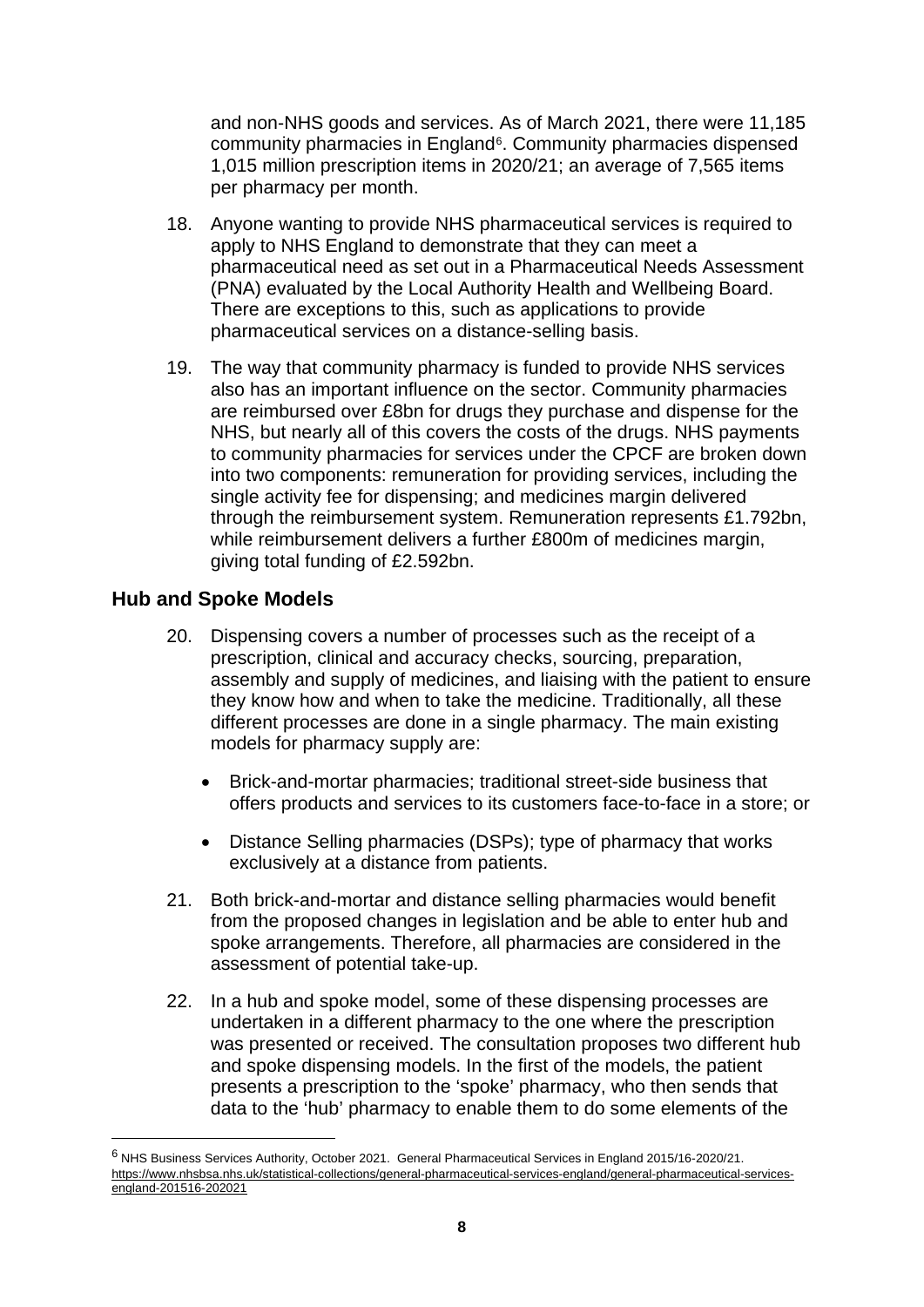dispensing process. Any dispensed medicines are sent from the 'hub' back to the 'spoke', who then supplies them to the patient. The second model is where a prescription is accepted by a 'spoke' pharmacy, which sends the data to the 'hub' pharmacy, which will then dispense the medicines and supply them directly to the patient (without reverting to the spoke). To support business resilience and flexibility, there is no proposed constraint as to how many hubs a spoke can enter into hub and spoke arrangements. Under the current proposals, in each model, which pharmacy does what part of the dispensing process can vary to allow hubs and spokes to adapt and innovate a dispensing process that works for their particular arrangement.

# **Dispensing Doctors**

23. In addition to pharmacies, the proposal is to enable dispensing doctors to make use of pharmacy hubs if they so wish. Dispensing doctors are GPs who are also able to supply medicines to patients as part of their NHS service provision. They usually serve remote and rural areas where access to a pharmacy may not be readily available. It is proposed to allow dispensing doctors to access hubs to support their medicine supply to patients, although as part of this proposal, dispensing doctors may not themselves be hubs, as it is a requirement that a hub must be a registered pharmacy.

# **Accountability**

- 24. Moving to a system where the 'hub' and 'spoke' could be from separate legal and commercial entities will require clear accountability between the two entities. By proposing that both the hub and the spoke are registered pharmacies, means that the hub and spoke dispensing process is covered end-to-end by one regulator, the General Pharmaceutical Council (GPhC) for pharmacies in Great Britain, the Pharmaceutical Society of Northern Ireland (PSNI) for pharmacies in Northern Ireland, and the Care Quality Commission (CQC) for dispensing doctors.
- 25. There will also be the requirement to have in place an agreement between the hub pharmacy and the spoke pharmacy to ensure there is accountability between the two organisations. It is proposed that there is flexibility for the spoke and hub to agree responsibility and accountability for each step in the dispensing process between themselves, but in all cases an agreement must be in place.

# **Transparency and Patient Choice**

- 26. Moving to a hub and spoke dispensing model will mean that patient data will need to be shared between the spoke and the hub. Existing data protection regulations will apply, ensuring that confidential patient data will continue to be secure under the hub and spoke dispensing models.
- 27. What information patients needed to know in relation to the operation of hub and spoke dispensing was carefully considered in the development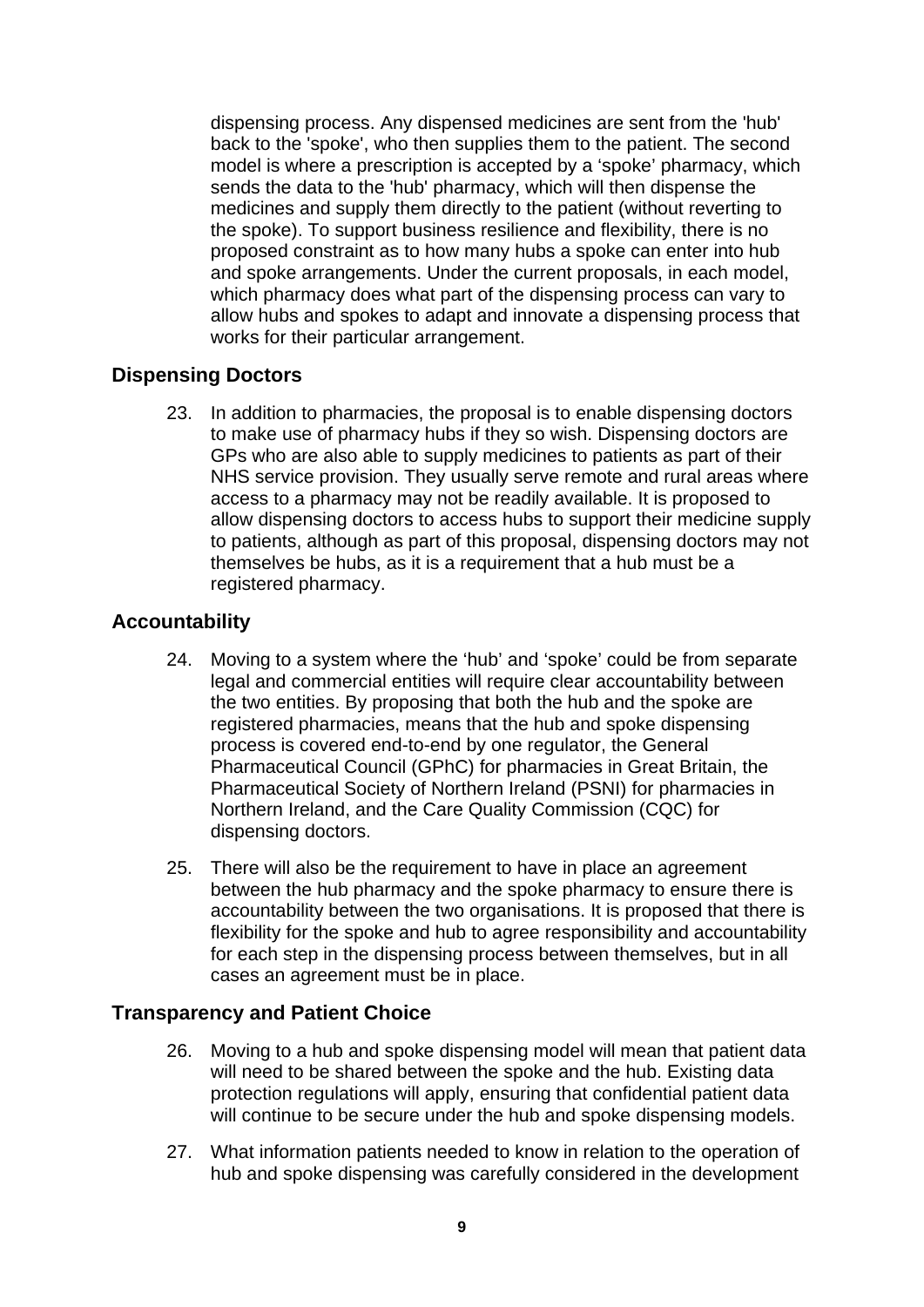of the proposals. For example, to enable patients to make an informed choice about which pharmacy they use. The consultation proposes that as a minimum, patients should be informed that a 'hub and spoke' arrangement is being operated and who is/are the hub/hubs that are being used. Furthermore, the consultation proposes that the address of the pharmacy that the patient should contact is included on the dispensing label.

# **Evaluation of costs and benefits**

- 28. It is unclear when the first impacts incurred under the policy option will take place. This impact assessment therefore appraises over a ten-year period.
- 29. The consultation is being issued jointly by the UK Department of Health and Social Care and the Northern Ireland Department of Health, and the proposed changes would apply throughout the United Kingdom. This impact assessment appraises for England only.

# **Likely take up of hub and spoke arrangements**

- 30. The proposed regulatory change is permissive. No pharmacy business would be required to set up, use or offer hub and spoke services. Estimates of potential sector-wide costs and benefits set out below are therefore based on scenarios informed by evidence from the sector, from other countries and from secondary care.
- 31. From our discussions with stakeholders and the responses from the 2016 consultation, a key determinant of the take up of hub and spoke style arrangements will be the scale of dispensing, and therefore the ability to benefit from economies of scale:
	- Hub facilities need a minimum level of throughput to be efficient. Our discussions with stakeholders suggested that, subject to capacity constraints, the higher the volumes and greater the level of automation the greater the efficiency benefits. Of the existing hubs that we are aware of, these tended to process at least 250,000 prescription items per week, or 12m items per year, and in some cases were much higher. We therefore assume that for pharmacy businesses that could do hub and spoke now, but their total dispensing volume is below this, they may currently lack the scale required to invest in their own hub and therefore could benefit from these proposals that would allow them to outsource their hub operations.
	- Spoke pharmacies also require a minimum volume to benefit from hub and spoke arrangements. Stakeholders told us that to be able to properly release capacity, there needed to be a predictable and sizable number of prescription items that could be sent to the hub each month. Without this, pharmacies would be unable to invest in new working practices to properly benefit from the released capacity.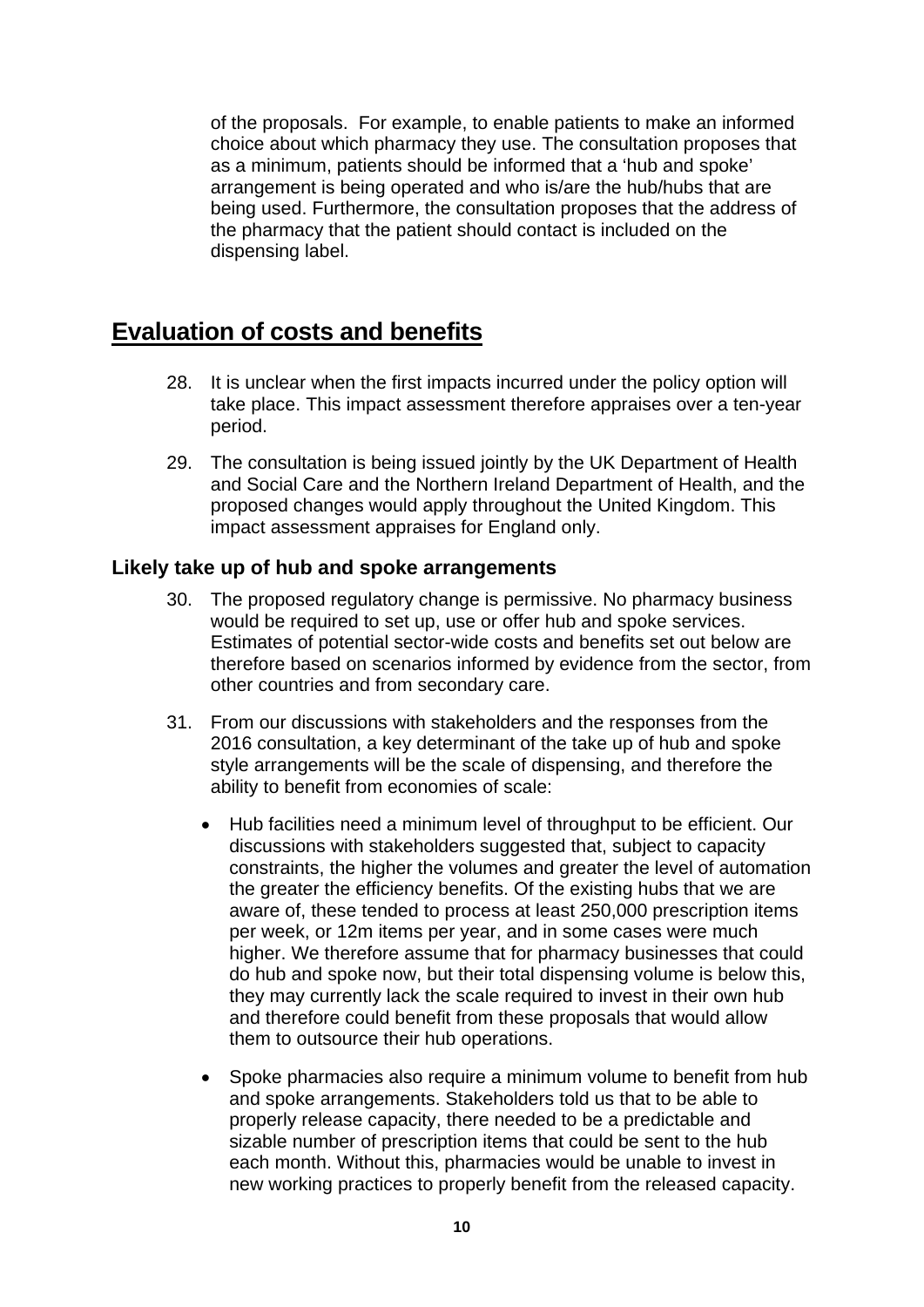From discussions with pharmacy businesses already operating hub and spoke models, many had a minimum item requirement before a pharmacy could utilise the hub, which tended to equate to approximately 5,000 prescription items per month.

32. Using data from the NHSBSA<sup>[7](#page-10-0)</sup> on the total number of NHS prescription items dispensed in 2020/21 for all pharmacy premises open on 31<sup>st</sup> March 2021, we calculated that the following numbers of pharmacy businesses could potentially benefit from the proposed policy. We assume that the 771 pharmacy businesses consisted entirely of pharmacies dispensing less than 60,000 items a year would not benefit from automation and hub arrangements, whilst those pharmacies that are part of businesses with total dispensing over 12m per year could already be using automation and so would be unaffected by the policy proposal. There are a total of 4,122 spoke pharmacies in the businesses we anticipate could benefit through the legislative changes, and this forms the maximum if there was 100% uptake.

|                                                                 | <b>Businesses</b> | Spoke      | Items per       |
|-----------------------------------------------------------------|-------------------|------------|-----------------|
|                                                                 |                   | Pharmacies | vear            |
| Total pharmacy                                                  | 3,035             | 11.185     | 1,022m          |
| Number likely to already have sufficient scale for automation   | 12                | 5.352      | 483m            |
| Number likely not to be large enough to benefit from automation | 771               | 1.711      | 69 <sub>m</sub> |
| Remainder who could benefit from legislative change             | 2,252             | 4.122      | 470m            |

#### **Table 1: Potential beneficiaries from the policy**

- 33. However, as the proposed policy is permissive and there is no requirement for businesses to adopt a hub and spoke model, it is not clear what proportion of these potential businesses may choose to do so.
- 34. Although no published surveys on the intention of pharmacies to adopt hub and spoke are available, the Department of Health and Social Care has been passed the details of some private market research that has been carried out, which suggests that approximately 12% of independent pharmacies have definite intentions to adopt hub and spoke, whilst a further 40% are considering it. The Department did not carry out this research, and intentions can be a poor predictor of action, so this data should be treated cautiously.
- 35. If we assume that all pharmacies who indicated that they were definitely interested in hub and spoke were to adopt it within the next 5 years, and that half of those who were considering it would adopt within the next 10 years, this would suggest the following profile of take up. We consider variation in levels of adoption in lower and higher scenarios detailed later in the impact assessment.

<span id="page-10-0"></span><sup>7</sup> NHSBSA, Management Information Spreadsheet (MIS) Report 2020/21. Total number of Single Activity Fees.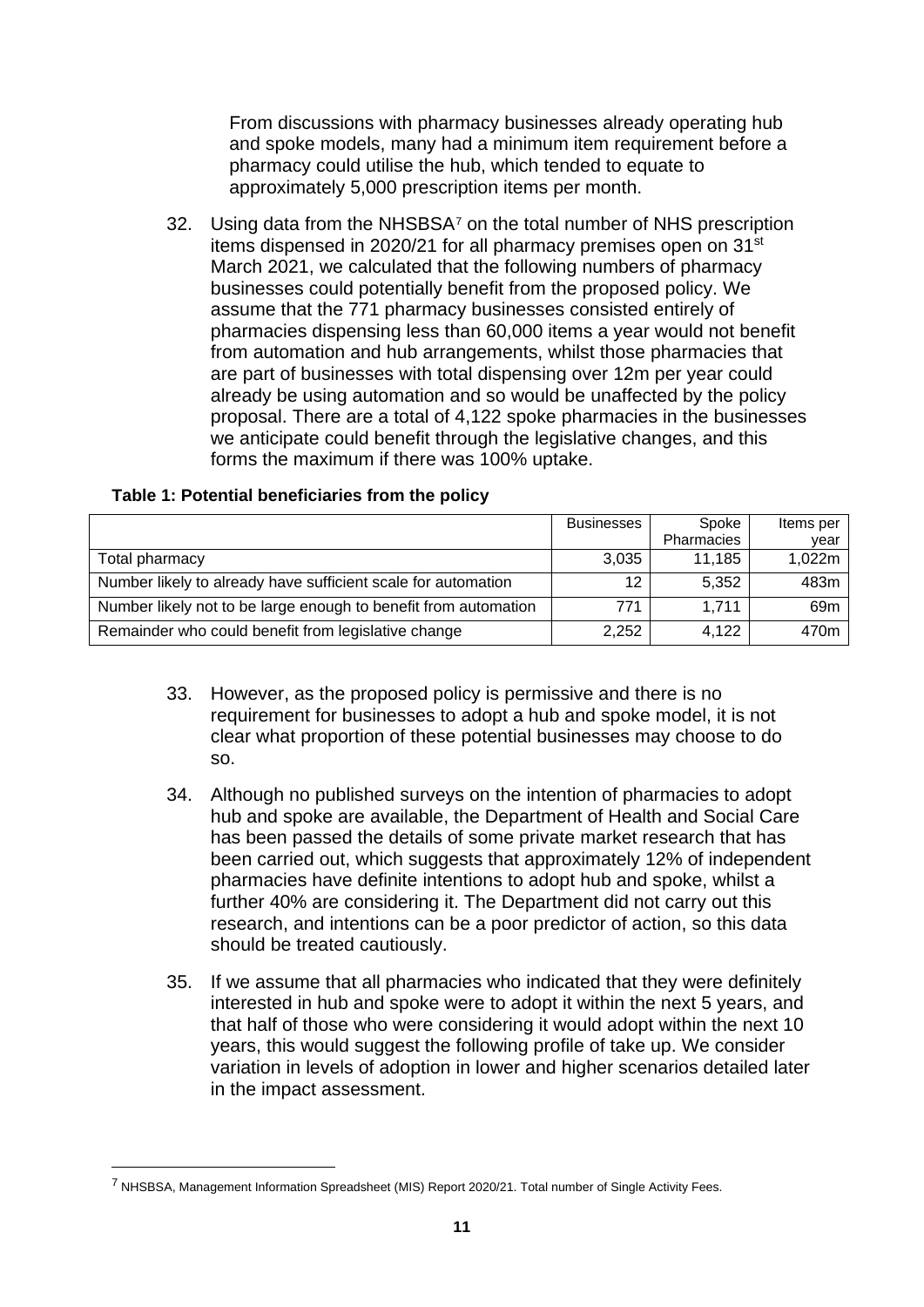|                                                                                                      | Year 1 | Year <sub>2</sub> | Year <sub>3</sub> | Year 4 | Year 5 | Year <sub>6</sub> | Year <sub>7</sub> | Year <sub>8</sub> | Year 9 | Year 10 |
|------------------------------------------------------------------------------------------------------|--------|-------------------|-------------------|--------|--------|-------------------|-------------------|-------------------|--------|---------|
| Proportion of<br>pharmacies using<br>hub and spoke<br>(dispensing below<br>60,000 items per<br>year) | 0%     | 0%                | 0%                | $0\%$  | $0\%$  | 0%                | 0%                | 0%                | 0%     | 0%      |
| Proportion of<br>pharmacies using<br>hub and spoke<br>(dispensing above<br>60,000 items per<br>year) | 4.4%   | 8.8%              | 13.2%             | 17.6%  | 22.0%  | 24.0%             | 26.0%             | 28.0%             | 30.0%  | 32.0%   |
| Number of spoke<br>pharmacies using<br>hub and spoke                                                 | 181    | 363               | 544               | 725    | 907    | 989               | 1,072             | 1,154             | 1,237  | 1,319   |

**Table 2: Profile of hub and spoke adoption by potential beneficiaries (associated with legislative changes)**

# **Number of prescription items going to the hub**

- 36. While it will differ for each model, it is likely that there will be some prescription items that are not suitable for dispensing at the hub. Stakeholders who currently dispense using automated hubs advise that these are generally controlled drugs, cold storage items, heavy items such as glass bottles, and split pack items (items prescribed in different pack sizes to those manufactured).
- 37. Some current hub operators also report an issue with direct to pharmacy lines (items that can only be purchased via one wholesaler determined by the manufacturer) since the hub may not be able to make those purchases on behalf of the spoke pharmacies.
- 38. As well as considering whether items are a compatible line with the hub there needs to be consideration of whether it is efficient to use the hub. This consideration is mainly in relation to how quickly the patient will need the prescription, since an average turnaround for a prescription using hub dispensing is 2 days. For example, it is usual for all acute prescriptions to stay at the spoke pharmacy and only repeat prescriptions to be dispensed at the hub.
- 39. The total number of prescription items per year has been gradually increasing over time but flattened in the last five years. There are ambitions<sup>[8](#page-11-0)</sup> to address the problem of overprescribing, in terms of optimising the use of medicines, developing better systems, and listening to the needs and preferences of patients. In addition, based on analysis by NHSE&I there are a number of factors which are expected to impact the number of prescription items going forward, some of which are expected to increase prescription items and others are expected to

<span id="page-11-0"></span><sup>&</sup>lt;sup>8</sup> Department of Health and Social Care, September 2021. Good for you, good for us, good for everybody, [https://assets.publishing.service.gov.uk/government/uploads/system/uploads/attachment\\_data/file/1019475/good-for-you-good](https://assets.publishing.service.gov.uk/government/uploads/system/uploads/attachment_data/file/1019475/good-for-you-good-for-us-good-for-everybody.pdf)[for-us-good-for-everybody.pdf](https://assets.publishing.service.gov.uk/government/uploads/system/uploads/attachment_data/file/1019475/good-for-you-good-for-us-good-for-everybody.pdf)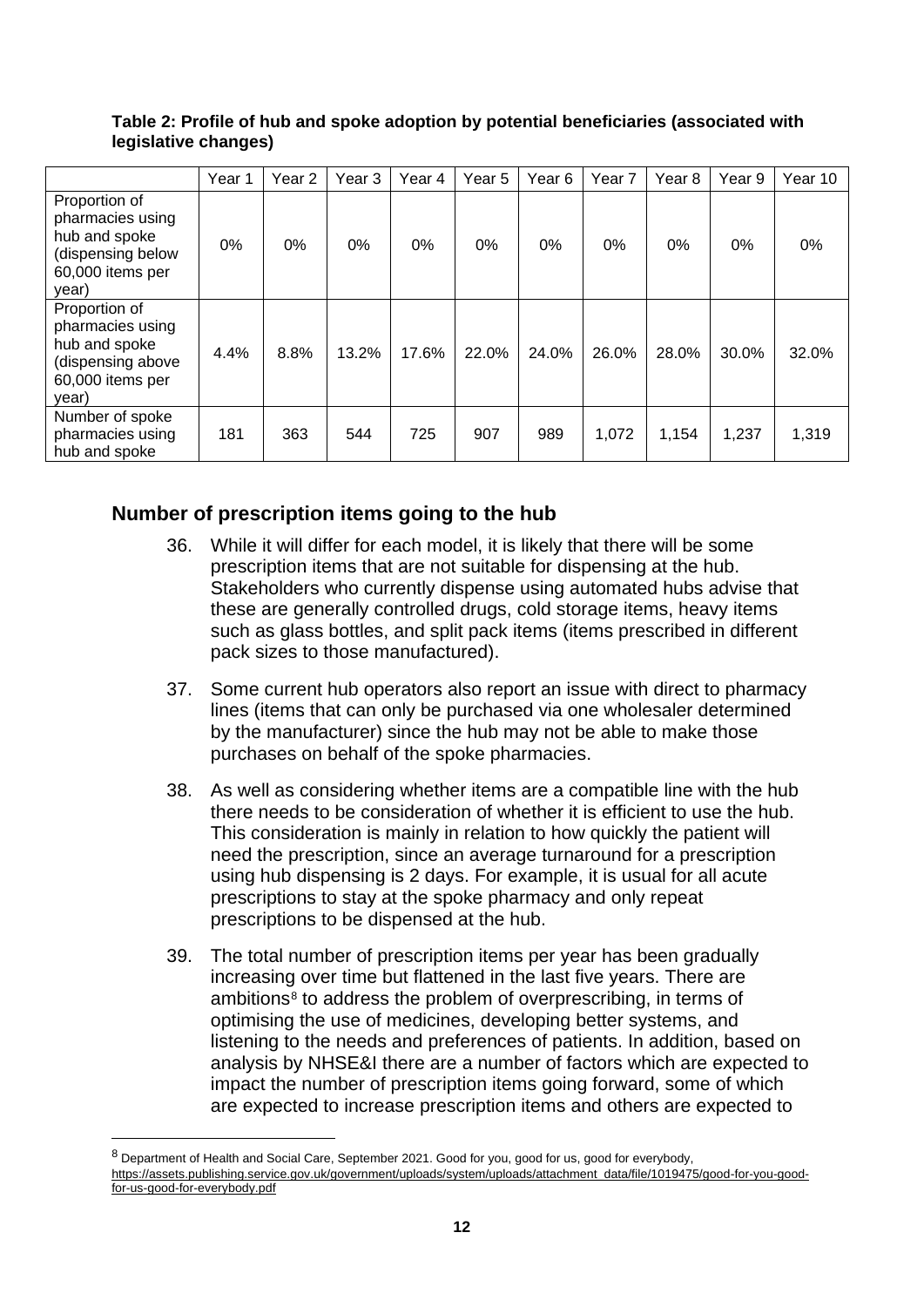decrease prescription items, for example reduction in items after the introduction of 90-day prescribing, and increased dispensing due to growth in diabetes prevalence. Based on this and the overall uncertainty in the expected number of items over coming years, throughout this analysis we have assumed that dispensing stays constant at 2020/21 levels and does not change.

40. Feedback from a number of retail pharmacies currently operating hub and spoke models suggests that a figure of approximately 40% to 60% of items can realistically go through a hub. Using the mid-estimate of this range, suggests the following number of items that could be sent to the hub each year. By year 10, this would be 75m items per year, equivalent to 7% of all dispensing. Benefits are not therefore based on a major shift in the sector.

#### **Table 3: Profile of prescription items going through hubs (associated with legislative changes)**

|                                                      | Year              | Year 2            | Year 3 | Year 4 | Year 5 | Year 6 | Year <sub>7</sub> | Year 8 | Year 9 | Year 10 |
|------------------------------------------------------|-------------------|-------------------|--------|--------|--------|--------|-------------------|--------|--------|---------|
| Number of spoke<br>pharmacies using<br>hub and spoke | 181               | 363               | 544    | 725    | 907    | 989    | 1.072             | 1.154  | 1,237  | 1,319   |
| Number of items<br>going through hub                 | 10.3 <sub>m</sub> | 20.7 <sub>m</sub> | 31.0m  | 41.4m  | 51.7m  | 56.4m  | 61.1m             | 65.8m  | 70.5m  | 75.2m   |

- 41. We have assumed that businesses dispensing over 12m items per year already have sufficient scale to invest in their own hub. As shown in Table 1, NHSBSA data suggests that 12 businesses fall into that category. Central data on which pharmacy businesses make use of hub dispensing is not available. However, based on stakeholder discussions and a review of publicly available information, we estimate 6 of these 12 businesses are currently using hub dispensing, equivalent to 50%. We do not know why the remaining 6 businesses do not make use of hub dispensing.
- 42. The 6 businesses already operating hub dispensing account for around 370m items, but not all stores will necessarily use the hubs. Depending on whether we assume that 50% of all the dispensing goes through hubs, or 50% of items at eligible spokes, then this suggests the baseline before any legislative changes could be between 7% and 18% of all dispensing. The estimated 7% of items going through hubs due to this policy is additional to this, giving a total range between 14% and 25% in our central scenario.

# **Likely number of hubs**

- 43. The number of hubs that might arise is difficult to predict as it will depend on the types of hubs that may be offered and the different range of possible providers.
- 44. For example, hub and spoke dispensing is often associated with automated dispensing and may include this, but not necessarily. Some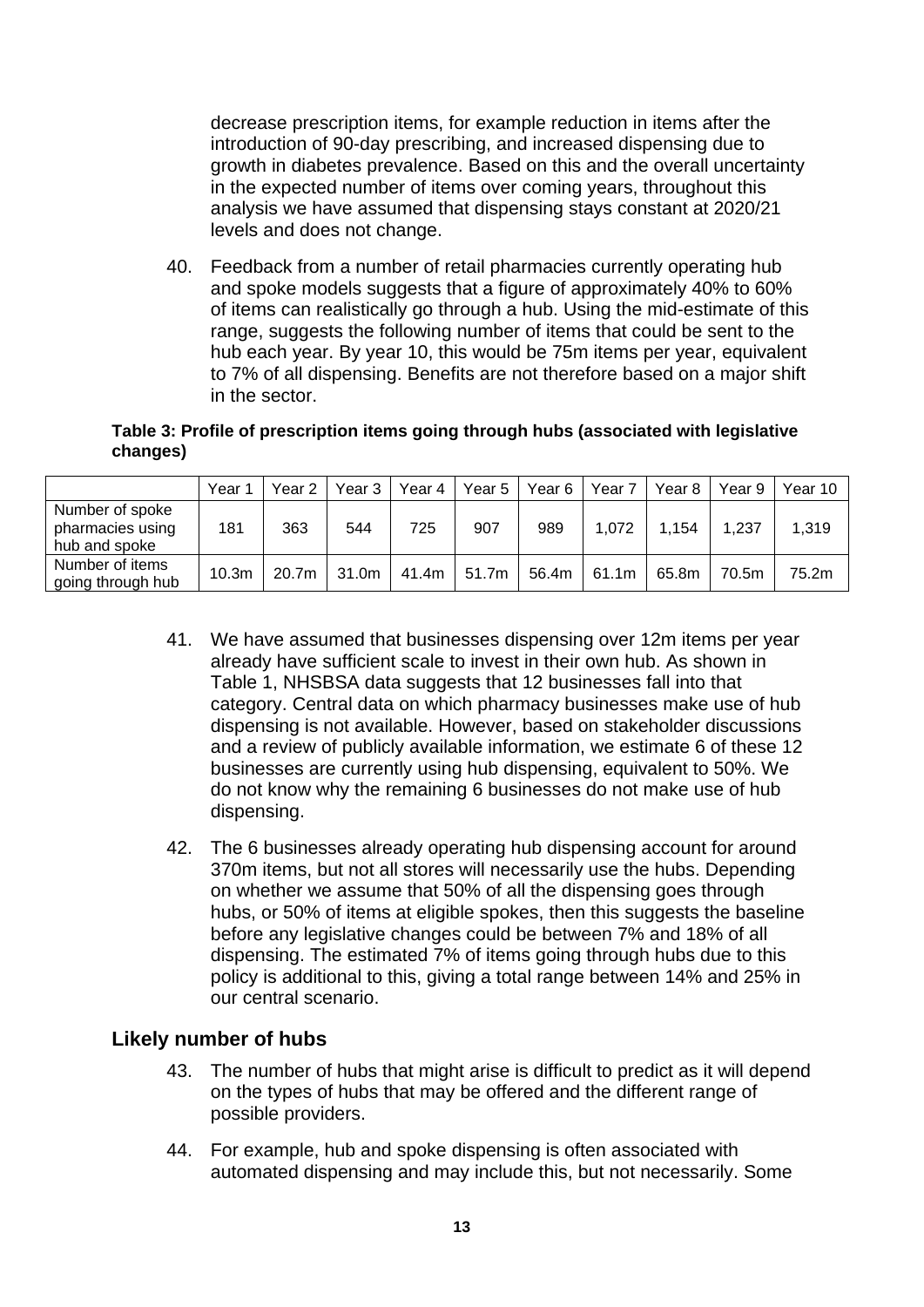companies currently operating hubs with automatic machinery started with a hub using a manual dispensing line due to low capital investment and to prove the process worked. Once permitted, hub and spoke dispensing may be possible between two or more pharmacies on a local level without any automation, with assembly or part dispensing carried out manually.

- 45. For large automated hubs, we have discussed above the need for there to be significant volumes of activity going through the hub for these to be viable. For example, if we were to use the 12m minimum item threshold discussed above, then this would suggest that only 6-7 large automated hubs could be supported by year 10 of the proposed policy. However, this does not account for the possibility of a number of smaller, less automated hubs to be set up. Feedback from stakeholders on the viability of manual hubs was very mixed and so it has been difficult for us to determine the likelihood of these models arising, as such the majority of the analysis in this IA has focused on the large automated hub scenarios.
- 46. In addition, capacity and the number of hubs will also be affected by who the hub providers are. For example:
	- Large retail chains or distance selling pharmacies with large, automated hubs could expand their capacity. We would expect to see these businesses offer chargeable assembly of medicines services to independent and small multiple pharmacies.
	- Independent and small multiple pharmacies could co-operate and centralise assembly of medicines in one of their pharmacies or through setting up off-site hub facilities.
	- New large-scale hub facilities could be developed by the wholesalers or new companies, although they would need to have and use a registered pharmacy premises for the hub. Similar to the large retail chain hub scenario above, these hubs may be supported by existing infrastructure investments that improves the economic viability of setting up a hub. As a result, our initial assessment of a potential of 6- 7 large automated hubs may be overly simplistic.

# **Set up costs**

- 47. Capital costs would differ in scale and type depending on whether the capacity of existing services is expanded or whether new hub services were developed. Setting up new hubs would be likely to be costlier in terms of investment in automation and, potentially, new facilities and staff. Expanding capacity at existing hubs or expanding functionality of existing wholesalers to offer services to new pharmacy businesses would also incur significant costs. The cost of setting up a hub is beyond all but the largest pharmacies.
- 48. Small pharmacies are unlikely to have the volume to warrant investment in an automated hub by themselves and would therefore need to group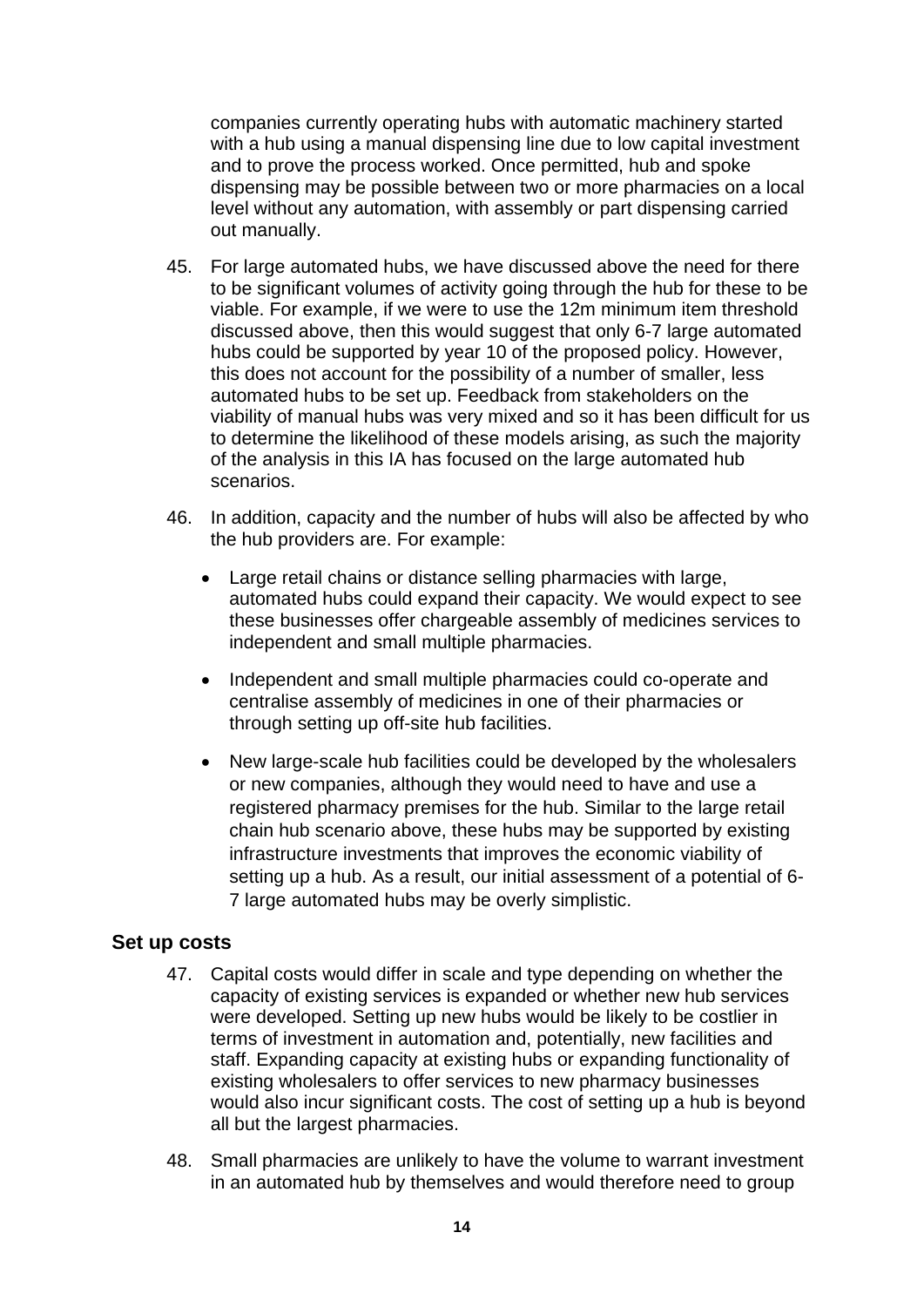together. It's unclear what sort of investment would be plausible for smaller pharmacies and therefore how many pharmacies would be required to invest in a hub. Even if pharmacies could access the capital there would need to be consideration of whether the aggregate dispensing volume across the investors was sufficient.

- 49. After the floor space and equipment required for automation, stakeholders suggested another large cost driver was the architecture of compatibility and making systems real-time. Stakeholders stressed the importance of validating any new system and an ongoing quality assurance process, as well as the importance of being able to track information throughout the whole process. Both the hub and spoke pharmacies would need to invest in changes to their business processes and the integration of IT systems and logistics. Some spoke pharmacies might also require a change to their Patient Medication Record (PMR) system in order to be compatible with the hub.
- 50. Given that the hubs would be expected to process a larger number of prescription items with many spoke pharmacies and patients reliant on them, stakeholders also stressed the level of investment needed to ensure the resilience of the hub. For example, investment was required to make sure that there is back-up power supply.
- 51. With any change programme there would also need to be significant staff hours to manage that change and training in the spoke pharmacies. Stakeholders mentioned the onboarding of spoke pharmacies, and the need to prove a level of data input accuracy in order to continue using hub dispensing. There would also be a requirement to get people qualified and working at the hub.
- 52. As part of the 2016 consultation, respondents were asked to comment on the following assumptions used in the original 2016 analysis:

*"A new, hub can serve, on average, 250 spoke pharmacies and such a hub would cost £5 million to build. A large hub can serve, on average, 1500, pharmacies and such a hub would cost £20 million to build. A collaborative hub will not require additional capital except for the introduction of automation."* 

- 53. Respondents provided a range of useful information that has been used to refine these estimates:
	- Cost figures for different-sized hubs were provided e.g. a manufacturer of robotic dispensing technologies operating in other countries suggested £1-2m for a hub serving 100 pharmacies, £0.5m for a hub serving 25 pharmacies.
	- The prospect of very large hubs serving 1,500 pharmacies at a cost of £20m was viewed to be unrealistic, with significant business continuity risks.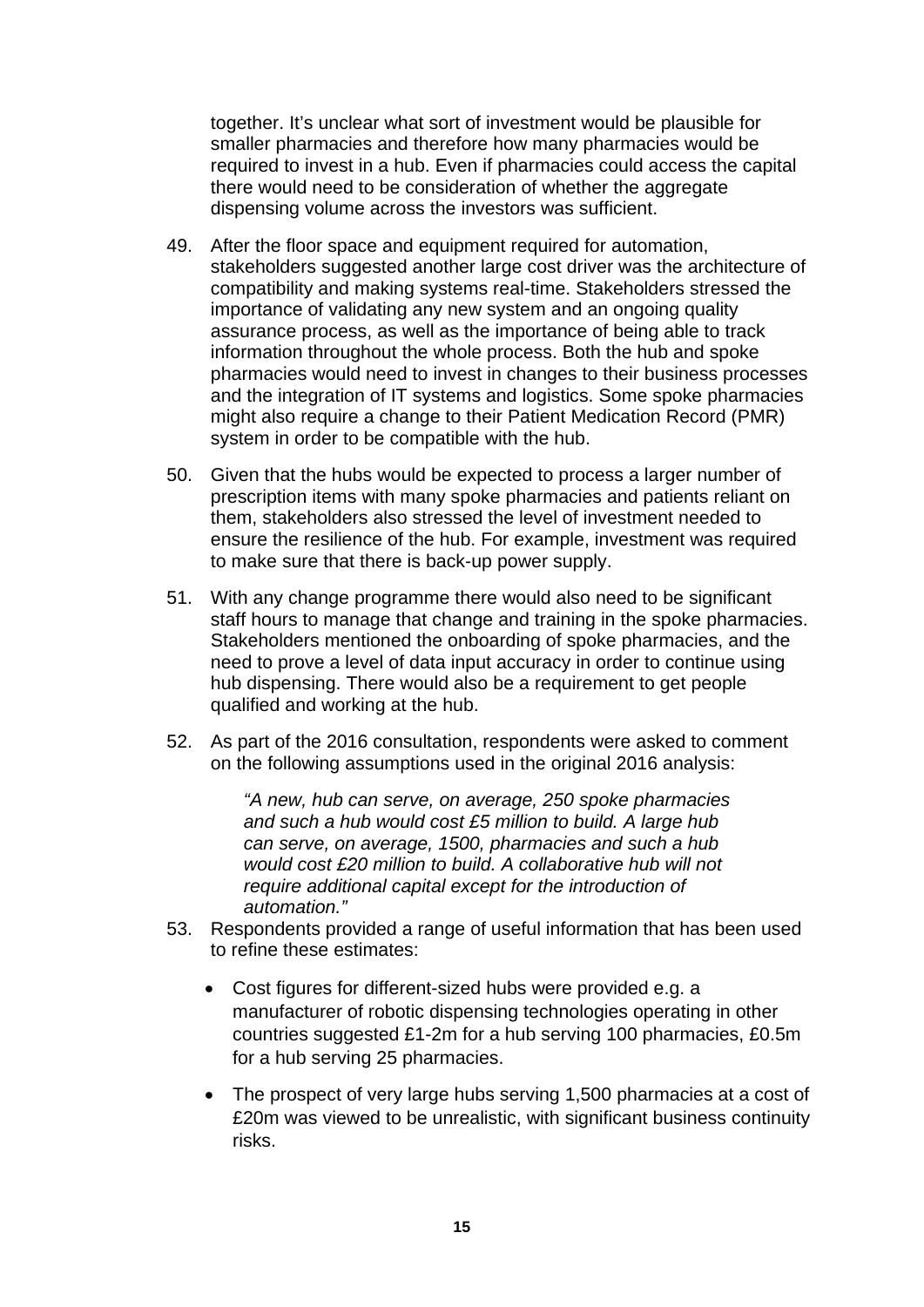- Discussions with other stakeholders have suggested figures of between £5m and £8m for a large automated hub serving up to 200 spokes.
- Setting up hubs co-operatively across pharmacy businesses would involve costs other than automation, including investment in processes and integrating IT and logistics. A cost of around £4,000 for a spoke pharmacy was suggested.
- Many retail pharmacies already operating hub and spoke models also indicated that there were significant set up costs at the spoke pharmacy to train their staff and redesign their processes to maximise the benefits of hub and spoke arrangements.
- 54. For the central estimate presented in this IA, it is assumed that the average set-up cost for spoke pharmacies would be £4,000 reflecting investment in IT systems, training, and process redesign. Using average hourly wage rates for pharmacists, pharmacy technicians and dispensing assistants from the Annual Survey of Hours and Earnings<sup>9</sup>, and uprating these figures by 30% to account for non-wage costs such as pensions and NI contributions, this equates to approximately 70 hours of work for 4.8 full time equivalents<sup>10</sup>.
- 55. It has not been possible to determine the initial set up costs for hubs since we do not have a concrete assessment of the number and types of hubs that might open due to this policy. As previously discussed, both the types of hubs and who provides them may significantly impact on costs. At one extreme, if existing automated facilities were to extend their services to independent pharmacies, then there may be very limited set up costs as there would be limited need for new capital investment in infrastructure. On the other hand, the evidence received from stakeholders demonstrates the significant costs associated with building a new hub from scratch.
- 56. Although it has not been possible to determine the initial set up cost of hubs, when considering the operating costs of a hub, stakeholders mostly provided us with figures and insights that were inclusive of the initial investment costs, for example by factoring in depreciation and return on capital within their operating costs. To avoid double counting these costs, we therefore do not attempt to provide separate set up costs for the hubs, and instead incorporate these costs within the operating costs considered below.

<span id="page-15-0"></span><sup>9</sup> ONS, Employee earnings in the UK 2020.

[https://www.ons.gov.uk/employmentandlabourmarket/peopleinwork/earningsandworkinghours/bulletins/annualsurveyofhoursan](https://www.ons.gov.uk/employmentandlabourmarket/peopleinwork/earningsandworkinghours/bulletins/annualsurveyofhoursandearnings/previousReleases) [dearnings/previousReleases](https://www.ons.gov.uk/employmentandlabourmarket/peopleinwork/earningsandworkinghours/bulletins/annualsurveyofhoursandearnings/previousReleases)

<span id="page-15-1"></span> $10$  FTE figures derived based on the average FTE per pharmacy by role from the 2017 Community Pharmacy Workforce Survey

[https://www.hee.nhs.uk/sites/default/files/documents/The%20Community%20Pharmacy%20Workforce%20in%20England%202](https://www.hee.nhs.uk/sites/default/files/documents/The%20Community%20Pharmacy%20Workforce%20in%20England%202017%20-%20survey%20report.pdf) [017%20-%20survey%20report.pdf](https://www.hee.nhs.uk/sites/default/files/documents/The%20Community%20Pharmacy%20Workforce%20in%20England%202017%20-%20survey%20report.pdf)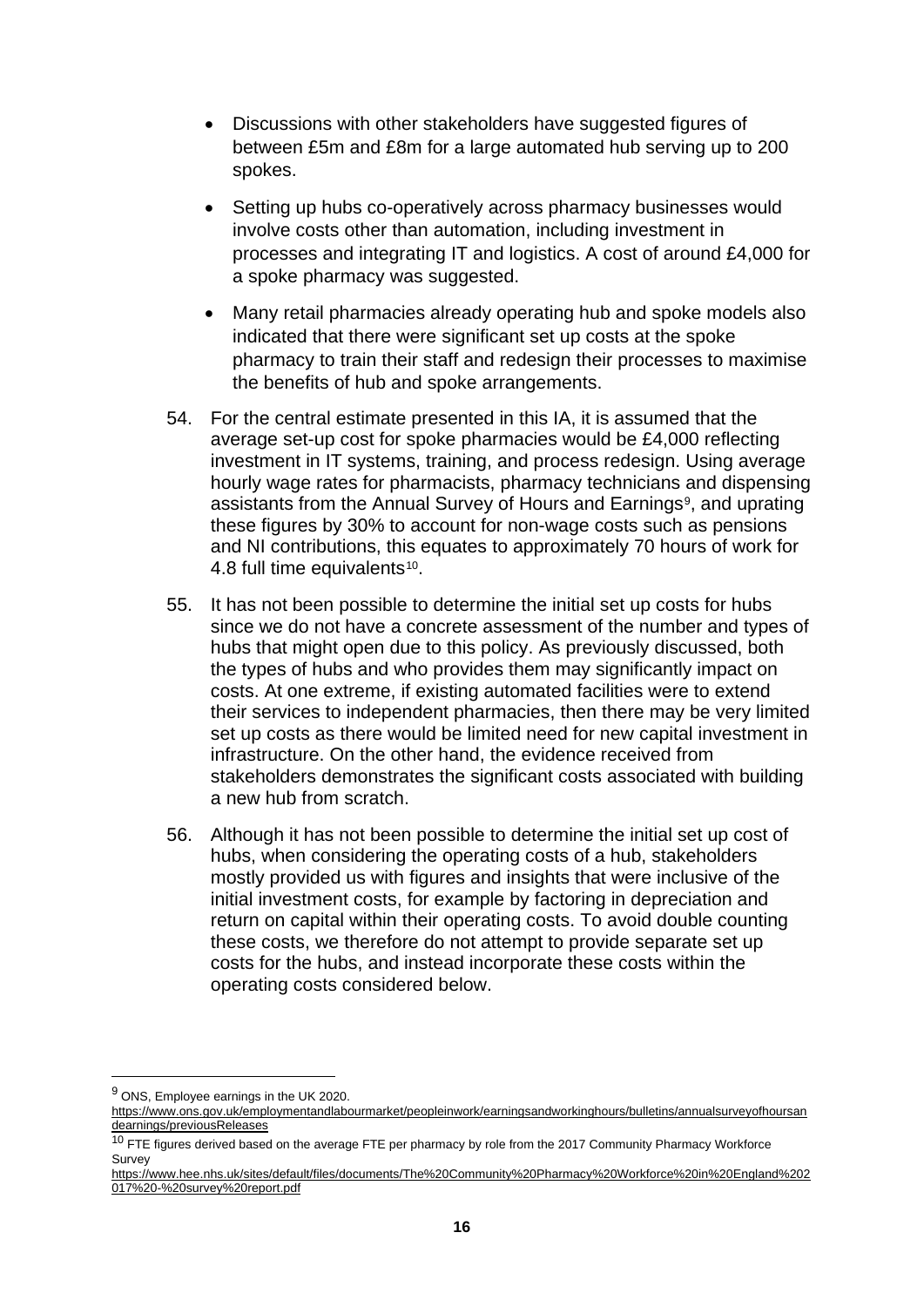57. Combining the spoke set up costs with the previously estimated number of new spokes per year gives the following estimated set up costs:

|                                                           | Year 1 | Year 2                                    | Year 3 | Year 4 | Year 5 | Year <sub>6</sub> | Year 7 | Year 8 | Year 9 | Year 10 |  |  |
|-----------------------------------------------------------|--------|-------------------------------------------|--------|--------|--------|-------------------|--------|--------|--------|---------|--|--|
| Additional<br>spokes<br>per year                          | 181    | 181                                       | 181    | 181    | 181    | 82                | 82     | 82     | 82     | 82      |  |  |
| <b>Total set</b><br>up cost at<br>spokes<br>$(\text{Em})$ | 0.7    | 0.7                                       | 0.7    | 0.7    | 0.7    | 0.3               | 0.3    | 0.3    | 0.3    | 0.3     |  |  |
| Hub set<br>up costs                                       |        | considered as part of hub operating costs |        |        |        |                   |        |        |        |         |  |  |

#### **Table 4: Profile of set up costs**

# **Operating costs**

- 58. Stakeholders told us that the key operating costs associated with the hub would include:
	- The labour costs of running the hub, although this cost would vary depending on the level of automation at the hub. For example, if the hub were to handle the splitting of packs where the prescribed amount differed to the manufacturer's original pack size, then this would likely be an entirely manual process.
	- Engineering and IT support costs to maintain the machinery and resolve any issues.
	- Transport costs associated with delivering the medicine from the hub pharmacy to the spoke, however this could potentially be offset by fewer deliveries of medicines being required from wholesalers to the spoke.
	- Depreciation and capital costs needed to be factored in to account for the significant upfront investment required to set up the hub.
- 59. It is anticipated that these operating costs would be offset by savings at the spoke. Currently when prescriptions are received at the pharmacy, the following activities must be completed:
	- The prescription details must be entered into the pharmacy IT system (minimal if prescription sent via the electronic prescription service).
	- The medicine must be picked from the shelves and patient labels applied (which may require counting the quantity to be supplied and cutting and splitting packs).
	- Accuracy and other clinical checks must be performed.
	- The assembled medicine is set aside ready to be handed to the patient.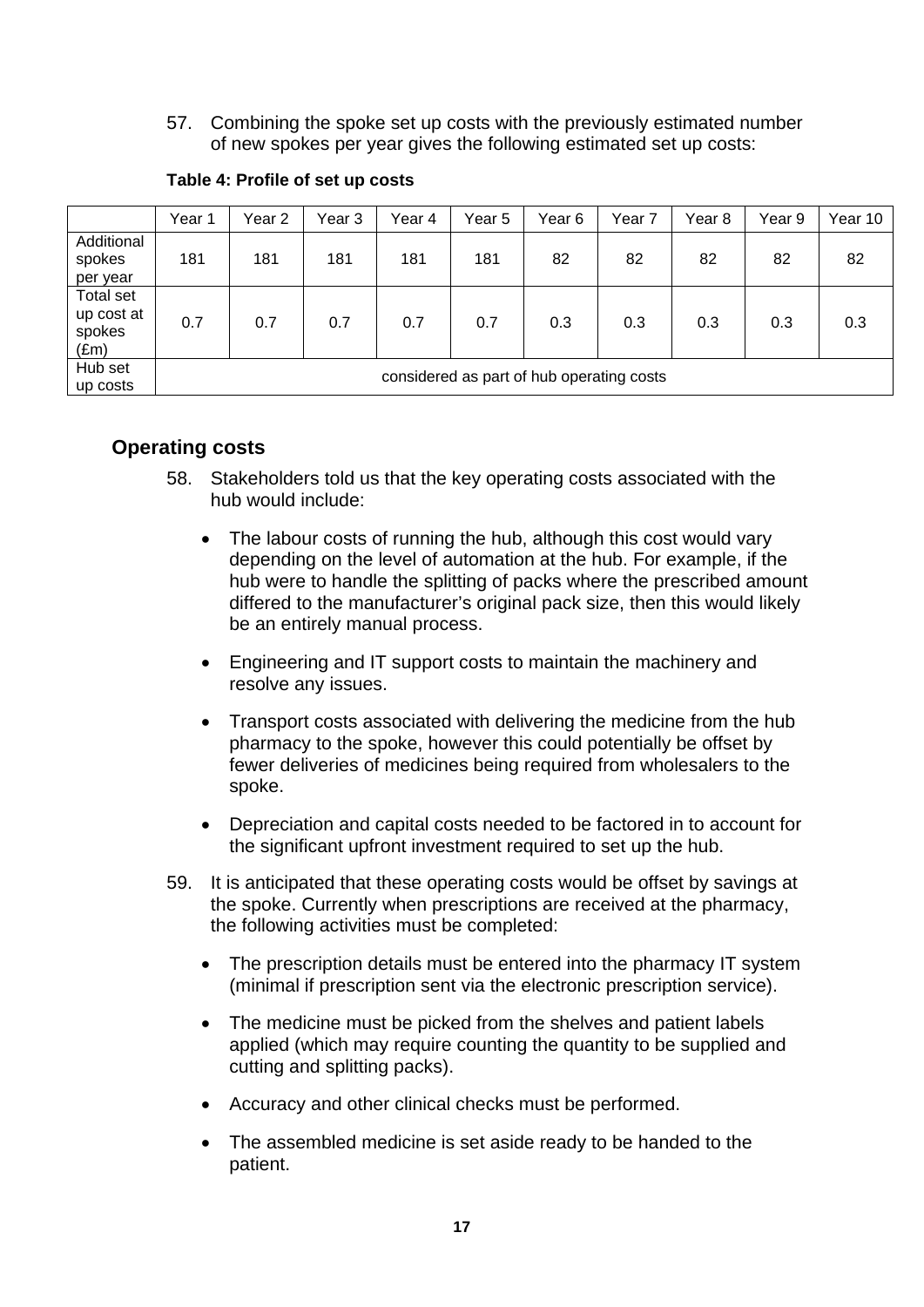- The medicines are supplied to the patient, ensuring the patient knows how to take it and any queries including re-ordering are dealt with.
- 60. Under hub and spoke arrangements some of these activities could be removed from the spoke pharmacy. It would be for the hub and spoke to decide amongst themselves which pharmacy is best placed to carry out which of the above activities.
- 61. In addition, there are many functions in the pharmacy surrounding stock control; ordering, checking it off on arrival and storing it. Hub and spoke could lead to less stock being required at the spoke pharmacy consequently leading to less time required for stock management i.e. less to order, check on arrival and put away and less capital invested in stock.
- 62. Information on operating costs is extremely commercially sensitive, however stakeholders have indicated to us that:
	- The gross saving to the spoke may be in the region of a 40% to 50% time saving compared to in-store dispensing.
	- The average time to dispense a prescription item is between 2 and 3 minutes, although this depends on the complexity of the prescription, for example if it requires the pharmacist to split a manufacturer's original pack. For independent pharmacies this could equate to a figure of £1.20 per item dispensed.
	- A commonly cited figure for automated hub operating costs is 40p per item.
	- Overall, once the costs of the hub have been factored in the net savings can be quite marginal, and as low as 10%.
- 63. Applying a 40% time saving reduction to the figure of £1.20 to dispense a prescription item in an independent pharmacy would suggest a reduction of operating costs of 48p per item, which we then compare against the 40p per item cost of hub dispensing. Thus, suggests a net reduction in operating costs of 8p per item, or just under 7% saving. Sensitivity testing later in the impact assessment shows the breakeven point is a net reduction in operating costs of 2p per item, or a 2% saving, which we have reasonable confidence that pharmacies would achieve.

|                                                                                      | Year 1 | Year 2 | Year 3 | Year 4 | Year 5 | Year 6 | Year 7 | Year 8 | Year 9 | Year 10 |
|--------------------------------------------------------------------------------------|--------|--------|--------|--------|--------|--------|--------|--------|--------|---------|
| Cost saving at<br>spoke (£M)                                                         | 5.0    | 9.9    | 14.9   | 19.9   | 24.8   | 27.1   | 29.3   | 31.6   | 33.8   | 36.1    |
| Cost of operating<br>hub (inclusive of<br>capital costs and<br>depreciation)<br>(£M) | 4.1    | 8.3    | 12.4   | 16.5   | 20.7   | 22.6   | 24.4   | 26.3   | 28.2   | 30.1    |
| Net (£M)                                                                             | 0.8    | 1.7    | 2.5    | 3.3    | 4.1    | 4.5    | 4.9    | 5.3    | 5.6    | 6.0     |

#### **Table 5: Profile of operating costs**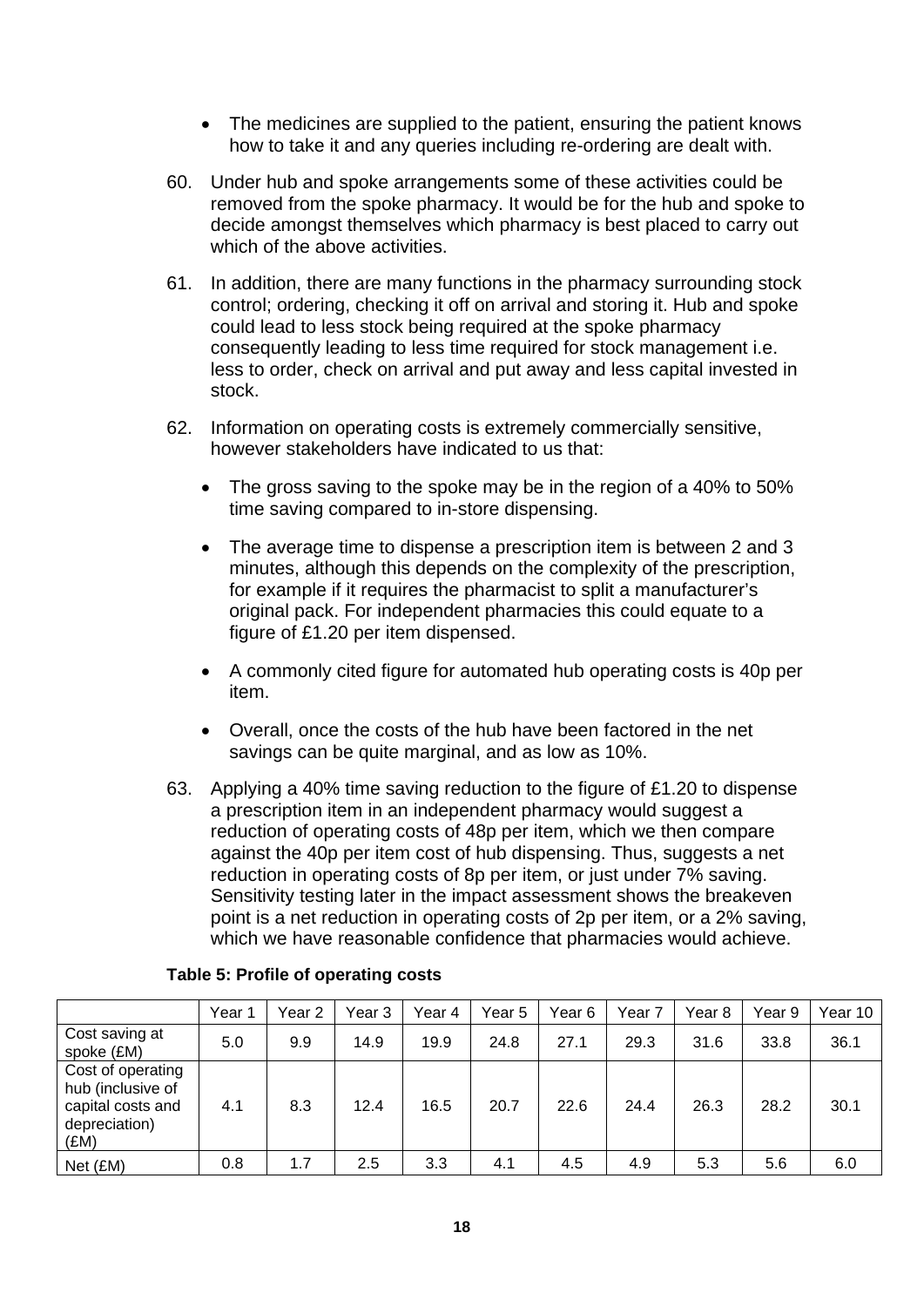- 64. We also triangulated this evidence against published data from other sources and found that these estimates of net savings are likely to represent a realistic but conservative estimate.
- 65. In a survey of EU member states, four out of 17 countries reported use of hub and spoke style dispensing arrangements (Germany, Finland, Belgium and Denmark). In addition, centralised automated dispensing is well established in Netherlands and Sweden, where they make extensive use of centralised dispensing for multi-dose dispensing i.e. dispensing for people who take multiple medications and have them put into single-dose, multi-medicine trays. However, there is little published evidence on the relative efficiency and safety of dispensing<sup>11</sup>.
- 66. Evidence from using automated dispensing systems in secondary care is mixed. Three studies that quantified efficiencies of hospital pharmacybased systems did find evidence that these reduced staff time on dispensing by between 20% to 30% (Annex A), and some evidence of reduced dispensing errors. However, the application of this evidence to community pharmacy is only limited, given the different scale, geography, and organisation of dispensing.

#### *Fees charged between hub and spoke*

- 67. Where the hub is a separate legal entity from the spoke, it is likely that the hub will need to charge the spoke for the services that they provide. We would expect that this charge would cover the operating costs of the hub plus a level of profit or margin for the hub.
- 68. It is not clear what sorts of fee structures might emerge (for example annual fees or a fee per item), nor the level that the fee might be set at. However, we note that the key impact of any fee would be to shift the operating costs of the hub from being borne by the hub to the spoke pharmacy. Since there is no requirement to use a hub, we would expect that a pharmacy would only choose to make use of hub services if the savings to the pharmacy net of any service fee charged by the hub remains positive. We would therefore assume that the impact of the service fee would be a mechanism by which the savings of hub and spoke are shared between the two organisations. This would affect the distribution of costs and benefits calculated above between organisations, but not the overall quantum.

# **Wider impacts of hub and spoke**

- 69. Potential other impacts of hub and spoke arrangements include:
	- Reduced staff time on dispensing at the spoke pharmacy, freeing up time to provide other services.

<span id="page-18-0"></span><sup>11</sup> Rechel B. Hub-and-spoke dispensing models for community pharmacies in Europe. Eurohealth 2016; 24: 4. <https://researchonline.lshtm.ac.uk/4650905/1/Rechel-2019-Hub-and-Spoke-Dispensing-Models.pdf>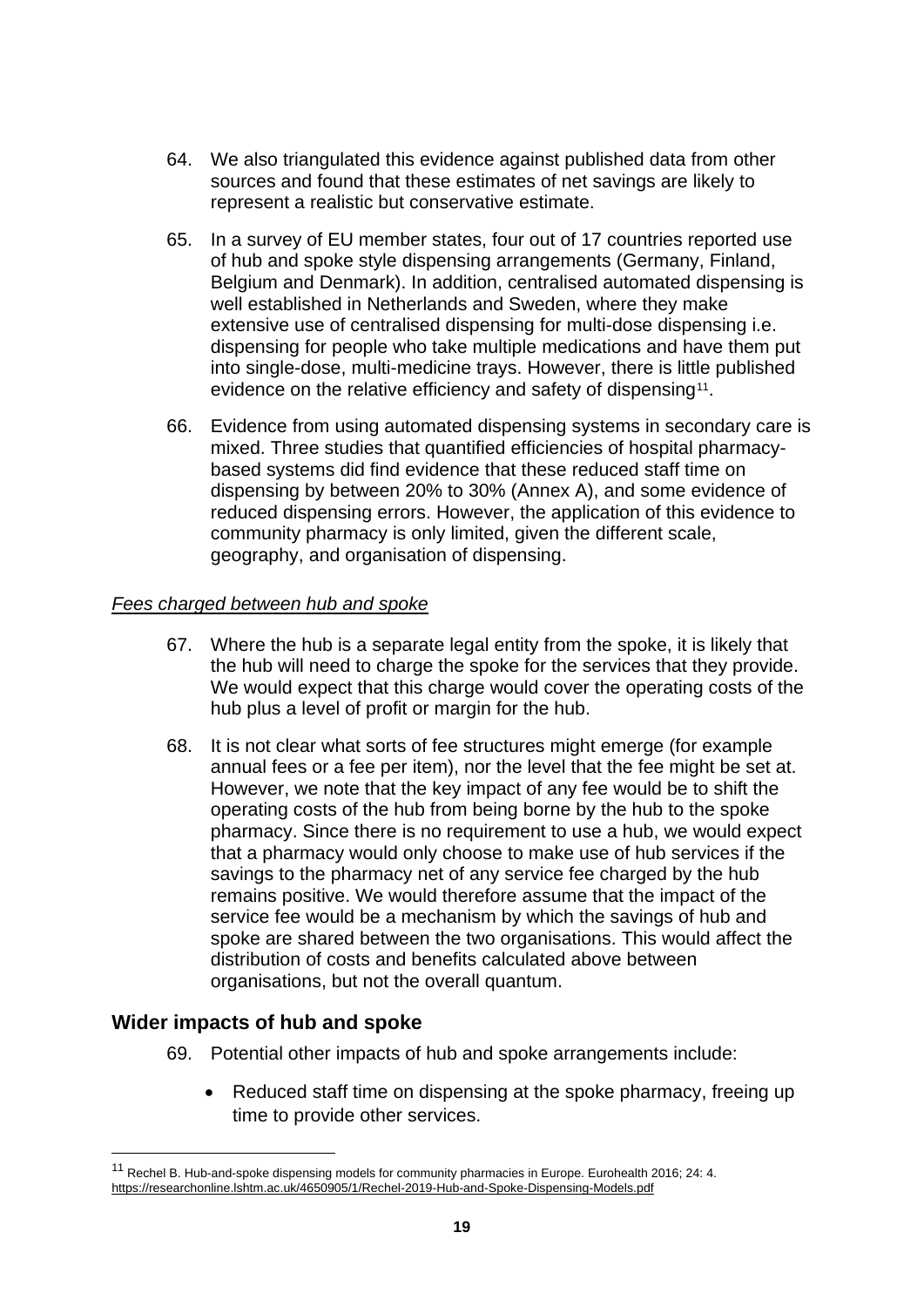- Potential for reduced rates of dispensing errors.
- Potential for a calmer working environment at the spoke pharmacy.
- Impact on medicines costs.

#### *Reduced staff time on dispensing at the spoke pharmacy*

- 70. The 5-year CPCF deal agreed in 2019, envisages that both pharmacists' time and funding from the CPCF may be freed up, partly through the use of hub and spoke and that this will be used to fund the delivery of new pharmaceutical services by pharmacies. By allowing pharmacists to outsource some of the more technical, routine parts of the dispensing process, this could free up time for them and their staff to focus on providing a wider range of services for patients than can be done under the present regulations, while continuing to provide patients with the medicines they need.
- 71. This increase in clinical service provision may deliver benefits to both the NHS and community pharmacies as follows:
	- Increased clinical service provision will result in health improvements for patients. For example, if the pharmacist has more capacity to spend time with patients and provide advice on healthy living and selfcare, as well as delivering valued clinical services such as vaccinations, blood pressure monitoring and medication advice.
	- The increased capacity to see patients within pharmacies may also help reduce pressure on other parts of the NHS. For example, the Community Pharmacy Consultation Service is designed to allow pharmacies to take referrals for minor illnesses from NHS 111 and GP surgeries and there are ambitions to further roll this out to cover other health settings. Previous impact assessments considering the expansion of this service within the Community Pharmacy Contractual Framework has highlighted the potential for this service to significantly reduce the number of GP appointments and A&E visits required. A 2015 survey of GPs estimated that approximately 2% of GP appointments could have been dealt with by community pharmacy instead<sup>12</sup>, whilst the PSNC community pharmacy advice audit<sup>[13](#page-19-1)</sup> found that almost half of patients who had an informal consultation in a pharmacy, would have visited their GP had they been unable to contact their community pharmacy.
	- Spoke pharmacies who offer additional clinical services can increase their income. For example, private clinical services could include the provision of private seasonal flu jabs, travel vaccinations, or test and treat services, whilst NHS services could include taking referrals from

<span id="page-19-0"></span><sup>12</sup> Primary Care Foundation, Making Time In General Practice, October 2015[. https://thehealthcreationalliance.org/wp](https://thehealthcreationalliance.org/wp-content/uploads/2018/11/Making-Time-in-General-Practice-FULL-REPORT-06-10-15.pdf)[content/uploads/2018/11/Making-Time-in-General-Practice-FULL-REPORT-06-10-15.pdf](https://thehealthcreationalliance.org/wp-content/uploads/2018/11/Making-Time-in-General-Practice-FULL-REPORT-06-10-15.pdf)

<span id="page-19-1"></span><sup>13</sup> Pharmaceutical Services Negotiating Committee, Pharmacy Advice Audit 2021. [https://psnc.org.uk/wp](https://psnc.org.uk/wp-content/uploads/2021/05/PSNC-Pharmacy-Advice-Audit-2021-Report.pdf)[content/uploads/2021/05/PSNC-Pharmacy-Advice-Audit-2021-Report.pdf](https://psnc.org.uk/wp-content/uploads/2021/05/PSNC-Pharmacy-Advice-Audit-2021-Report.pdf)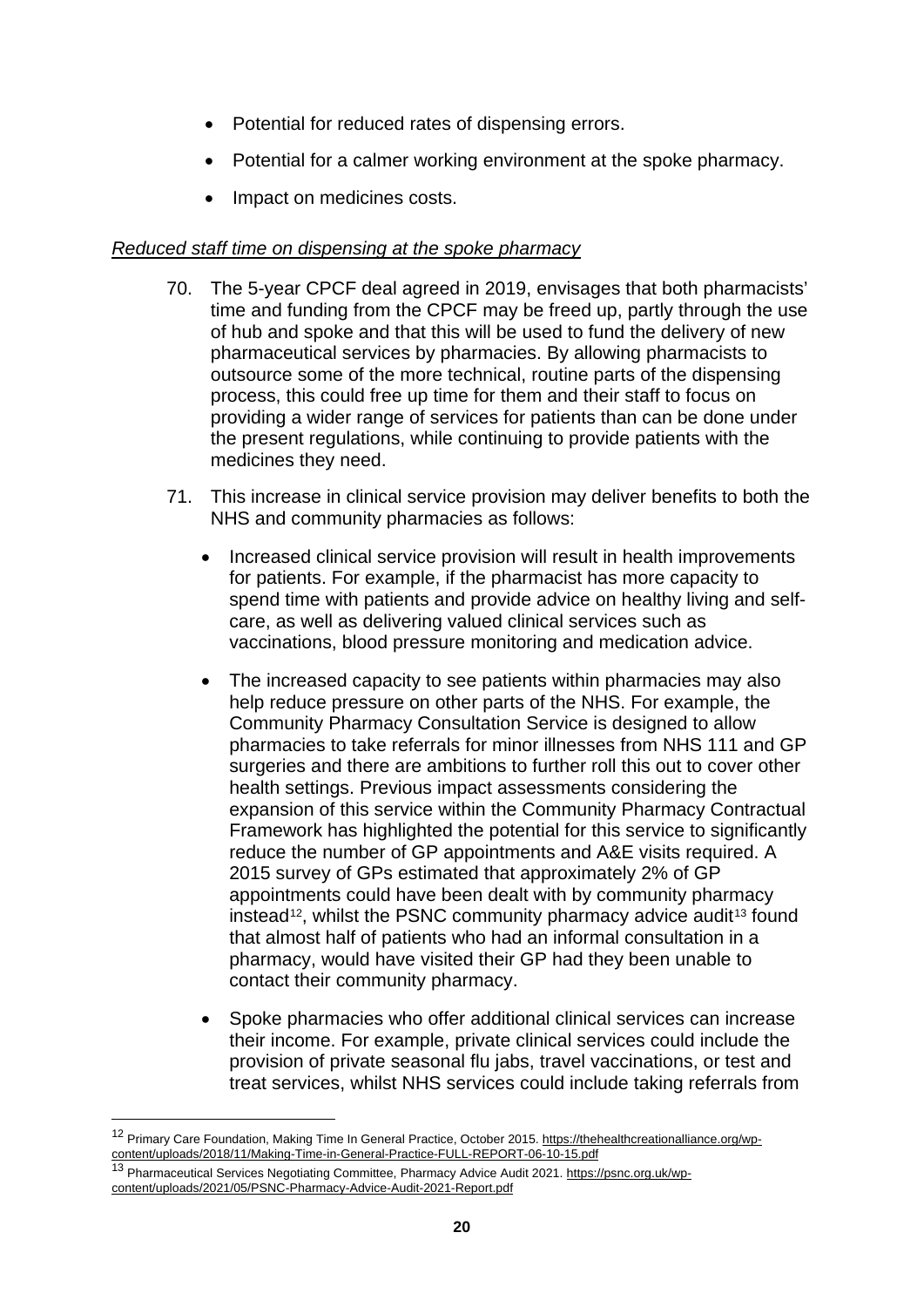the Community Pharmacy Consultation Service (£14 per consultation), the New Medicines Service (approx. £24 per consultation) or the Hypertension Case-Finding Service (£15 for a clinic check and £45 for ambulatory blood pressure monitoring).

72. However, it is difficult to further quantify these benefits as it is not known what mix of additional clinical services might be offered by pharmacists. It is also important to note that, where NHS clinical services are funded from the Community Pharmacy Contractual Framework, under the terms of the 5 year deal, the total funding envelope is currently fixed until the end of the 2023/24 financial year at £2.592bn. This flat cash funding deal will naturally constrain the amount of additional income that pharmacies can make from NHS services, at least in the short term.

#### *Potential for reduced rates of dispensing errors*

73. The National Reporting and Learning System (NRLS) is a largely voluntary scheme for reporting patient safety incidents. Data for 2019-20 shows that 4,669 incidents were reported in community pharmacy. The majority (3,763) of these related to medication and for 92% of incidents the reported degree of harm was no harm.

#### **Table 6: Reported incidents by degree of harm**[14](#page-20-0)**, by care setting, England: Apr 2019 - Mar 2020**

| Community<br><b>Pharmacy</b> | No Harm | Low | Moderate | Severe | Death | Total |
|------------------------------|---------|-----|----------|--------|-------|-------|
| Number of Incidents          | 4.300   | 273 |          |        |       | 4.650 |
| Percent                      | 92      |     |          |        |       | 100.  |

- 74. The latest NPA quarterly medication safety update showed that the main contributing factors to patient safety incidents were work and environment factors (41% of incidents) which includes time pressures, understaffing and poorly organised working environments, as well as Look Alike Sound Alike factors (23% of incidents) such as similar name, similar packaging etc.
- 75. Automating elements of the dispensing process at the hub could improve error rates and patient safety. Evidence<sup>[15](#page-20-1)</sup> from those who have implemented and established hub and spoke systems with tracking technology indicate that automated systems had a dispensing error rate 6 times lower than manual processes (124 errors per 1m items for inpharmacy and 22 per 1m items in automated facilities), although some stakeholders have found reductions well in excess of this. The

<span id="page-20-0"></span><sup>14</sup> **no harm** – a situation where no harm occurred: either a prevented patient safety incident or a no harm incident; **low harm** – any unexpected or unintended incident that required extra observation or minor treatment and caused minimal harm to one or more persons; m**oderate harm** – any unexpected or unintended incident that resulted in further treatment, possible surgical intervention, cancelling of treatment or transfer to another area, and which caused short-term harm to one or more persons; **severe harm** – any unexpected or unintended incident that caused permanent or long-term harm to one or more persons; **death** – any unexpected or unintended event that caused the death of one or more persons.

<span id="page-20-1"></span><sup>&</sup>lt;sup>15</sup> Sample of CCA members dispensing 472m items in 2020, 82% of which dispensed in bricks and mortar pharmacies and 18% dispensed via automated hubs.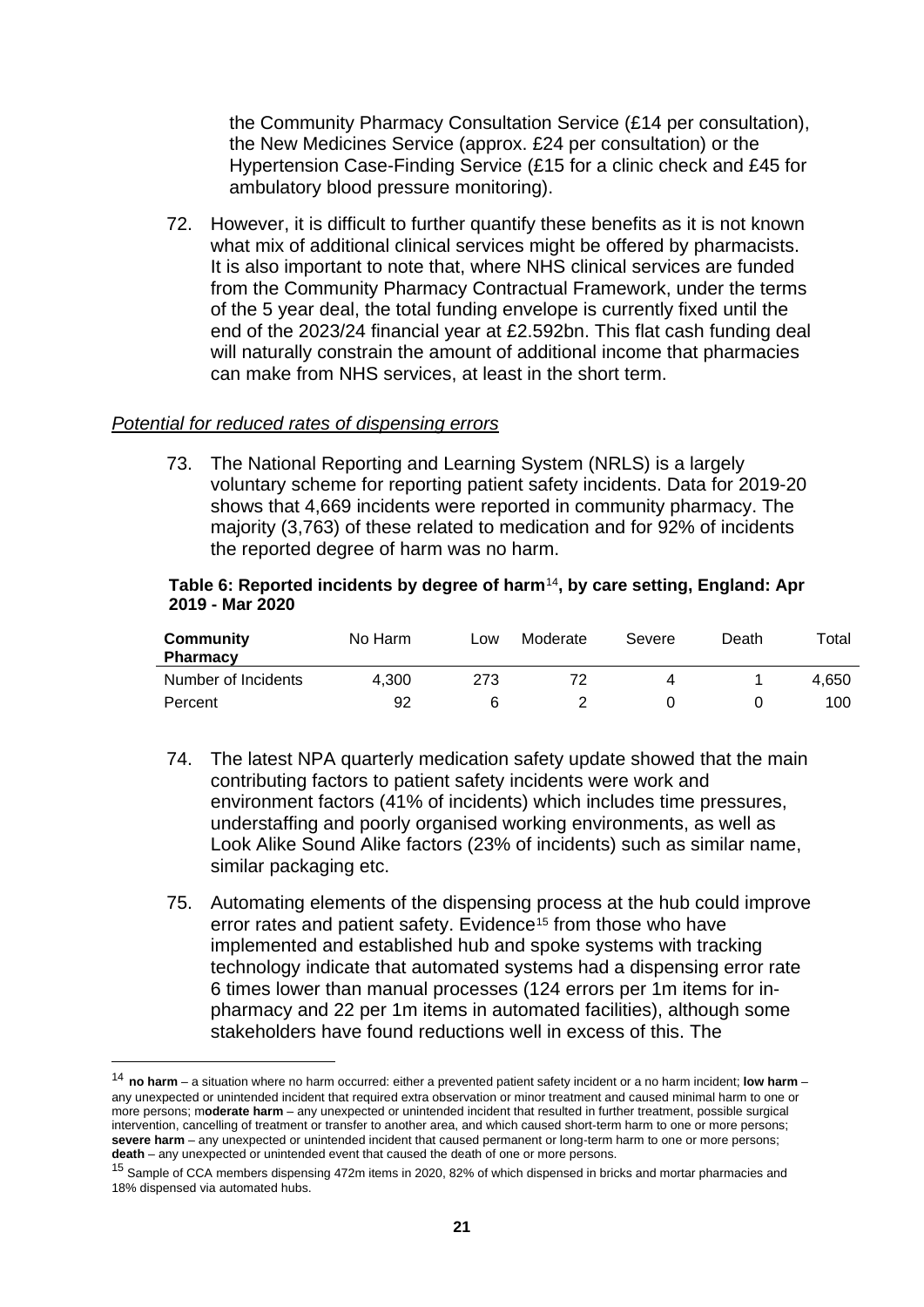automated processes also demonstrate an improved profile across the levels of harm when compared to in-house dispensing. However, stakeholders also pointed to new measures that have been put in place to improve error rates within their stores (such as new IT systems), which has served to reduce the differential between in store and hub dispensing.

- 76. Moving to a system where the 'hub' and the 'spoke' are separate legal and commercial entities will require clear accountability between the two entities. Options considered included doing nothing, which would allow maximum innovation, but risks duplication of effort or steps being missed out. A further option would be for specific responsibilities of hubs and spokes to be set out in legislation, however this risks stifling innovation and the divide of duties may not suit all business models. Finally, a third option would be for there to be a legal obligation on both the hub and the spoke to form an agreement that ensures the division of responsibility and accountability between themselves, by agreeing who is specifically responsible and accountable for each step in the dispensing process including the clinical check. The Consultation proposes the third option, that there is flexibility for the spoke and the hub to agree responsibility and accountability between themselves. In all cases there is a legal obligation that there must be an agreement in place to ensure there is clear accountability and ownership for each step in the dispensing process.
- 77. Although pharmacies have an excellent safety record, there is evidence to show that automated dispensing has the potential to reduce errors, albeit marginally. Care needs to be taken in introducing hub and spoke dispensing so that any new process does not increase the risk of errors being made. In particular, stakeholders highlighted the need to have robust processes to ensure the accuracy of data entry. On balance, allowing the wider use of hub and spoke dispensing, and with it the use of automation with appropriate safeguards can have a positive effect on patient safety.
- 78. We do not know the health impacts of any potential reduction in dispensing errors, so these have not been quantified in this IA.

#### *Potential for a calmer working environment at the spoke pharmacy*

79. All stakeholders who already operate a hub and spoke model commented that most, if not all, pharmacies who had switched to using the hub and spoke model preferred it and were unwilling to switch back to the previous model. In particular, stakeholders noted the calmer working environment as well as the greater variety of roles for staff as they spend less time on traditional dispensing activities which also allowed more time to deal with patients and urgent or non-routine issues. There may also be benefits from spoke pharmacies having to hold less stock as this will result in a less cluttered work environment, and potentially free up space within the pharmacy to redesign the space, for example making room for patient consultation rooms to be installed.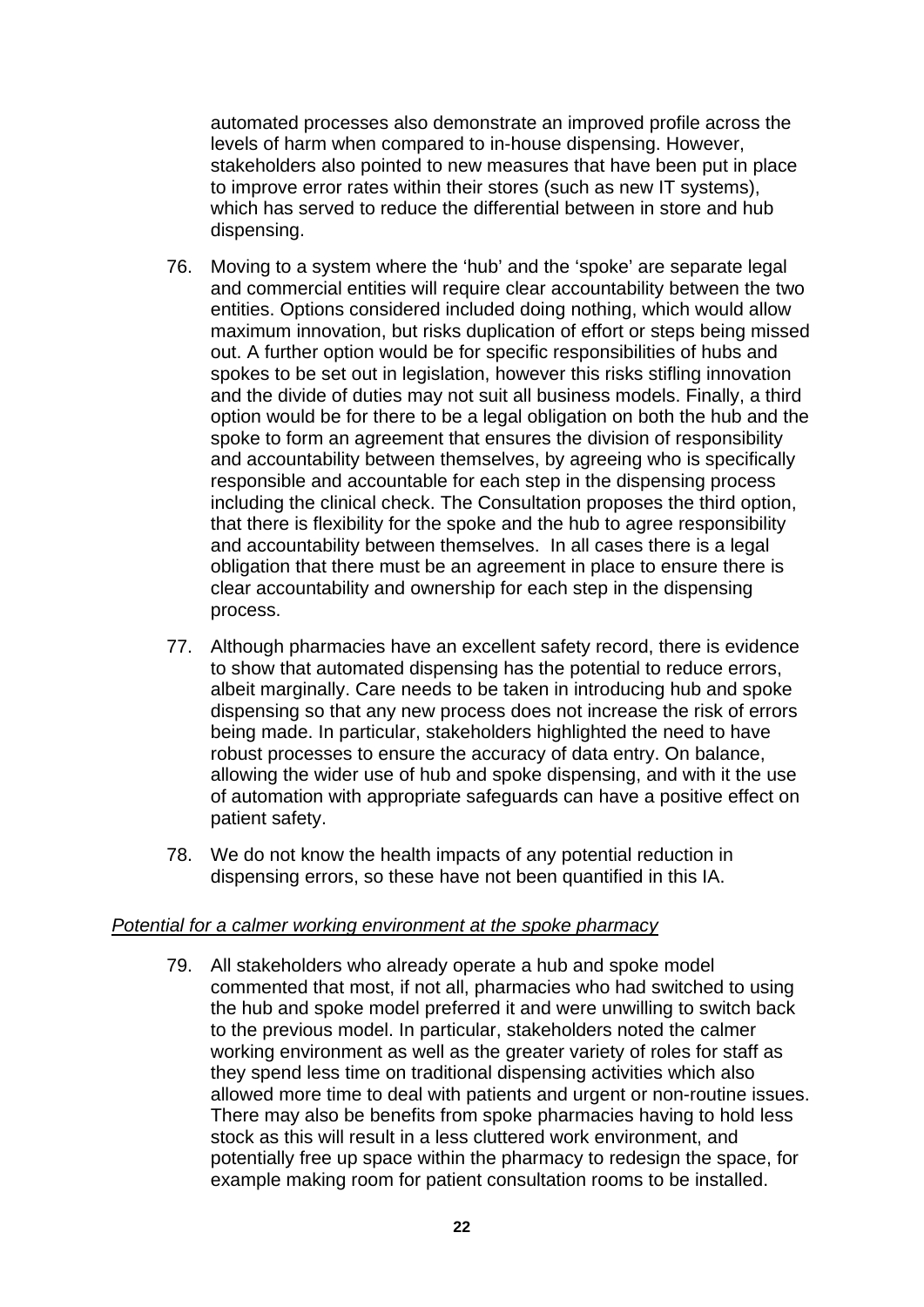Staff are likely to also benefit from less time spent on managing stock and putting away inventory.

- 80. These improvements to the working environment could in theory also have knock on benefits for staff morale and job satisfaction, ultimately leading to improved staff retention and participation rates. However, it has not been possible to quantify these benefits.
- 81. An improved environment could also have benefits for patients of entering a clearer, calmer environment in a pharmacy with potentially more space for consultation, which may encourage patients to seek out a pharmacy as the first port of call. It could also contribute to lower errors as the pharmacy team have time to spot issues and deal with them.
- 82. One stakeholder also noted that an unexpected benefit during the pandemic where concentrating dispensing activity in their hub helped to improve their business resilience in response to Covid-19 restrictions. For example, it was easier to implement infection control processes and manage staff sickness for one hub location, compared to multiple spokes.

#### *Impact on medicines costs*

- 83. Where pharmacies choose to make use of hub and spoke models of dispensing, it is assumed that the responsibility for purchasing medicines prepared and assembled by the hub will move to the hub, who will in turn need to recharge the spoke for the costs of these medicines. As hub pharmacies are likely to have a higher volume of dispensing, they may be able to negotiate better deals with wholesalers. To the extent that these savings are then passed onto spoke pharmacies, the spokes may also experience a cost saving.
- 84. This could also result in savings for NHS spend on medicines since, under the terms of the Community Pharmacy Contractual Framework, pharmacies are able to earn margin on the medicines that they dispense if the reimbursement price exceeds the price that they can source the medicine at. This retained medicine margin contributes to the provision of pharmaceutical services alongside the other agreed fees and allowances. Under the contractual framework, the total allowed medicine margin is currently set at £800m per annum and is measured through an annual survey. If this survey were to find that the amount of medicine margin earned had increased, then downward adjustments may be made to reimbursement prices, resulting in savings to the NHS.
- 85. However, it is also important to note that total expenditure on medicines could risk increasing as well as decreasing. For example, there is a risk that the hub pharmacy may have less incentive to make good purchasing decisions if the cost of medicines is wholly passed through to the spoke pharmacy. Due to the size of hub pharmacies, they may also be less flexible in who their suppliers are (for example, if guaranteed volumes and supply resilience become of more importance due to the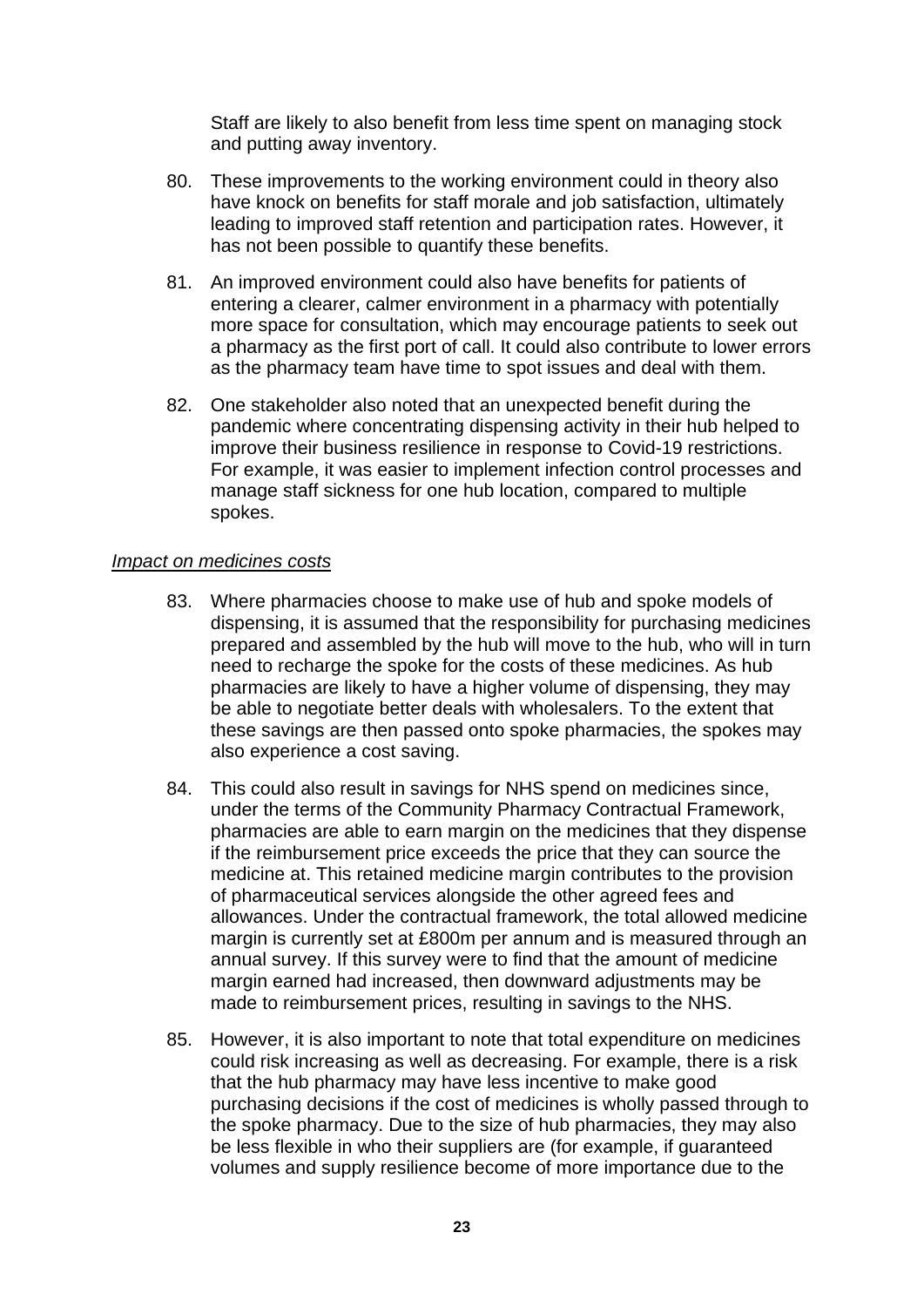higher volumes at stake) and less able to switch at short notice to take advantage of temporary price deals, because for example they have set up their automation equipment to handle certain pack sizes. However, if spoke pharmacies were to end up getting a materially worse deal on the underlying cost of medicines, they would factor that into their decision on whether to use hub services, so would not anticipate an increase over and above the efficiencies generated.

- 86. Even where hub pharmacies do secure a better price due to their size, there is no guarantee that this saving will be passed onto the spoke pharmacies, and indeed, it may be the case that they could charge a slightly higher price as a way of recouping the service costs of the hub. This would have potential implications for NHS spend on medicines, depending on how the data were collected. Changes may be required in how the Department monitors medicines selling prices in conjunction with the PSNC to ensure that the medicine margin arrangements can take account of the purchases and services of hubs.
- 87. Finally, we note that there is potentially a risk that, if wholesalers themselves choose to offer hub services, the spoke pharmacy might need to purchase all their medicines from the wholesaler. Smaller wholesalers could potentially decline in number resulting in less competition and an increase in medicine prices more generally. However, this risk will in turn depend on the number of hubs that enter the market and the degree of competition between them. Another possibility is that where smaller wholesalers choose to also offer hub services, they will need to expand the range of products that they offer, which will enable them to compete more effectively with the full-line wholesalers.
- 88. As a result of all these considerations, it is not possible to determine what the ultimate impact on medicines prices might be.

# **Other factors which interact with hub and spoke**

89. It is also important to note that a number of other factors such as original pack dispensing, skill mix and funding and fee structures have a relationship with hub and spoke, as they have the potential to increase any efficiency that may be available from the use of large remote pharmacy hubs assembling medicines for dispensing at community pharmacy spokes. In particular, it is important to note that DHSC recently consulted separately on proposals to implement original pack dispensing[16](#page-23-0). Original pack dispensing is anticipated to positively impact on the efficiency savings identified in this IA as it will reduce the average dispensing time for both the hub and the spoke, as well as allowing more items to be compatible with automated dispensing machines. These potential interactions have not been considered within the above calculations of this IA.

<span id="page-23-0"></span><sup>&</sup>lt;sup>16</sup> Department of Health and Social Care. Original pack dispensing and supply of medicines containing sodium valproate, November 2021 [https://www.gov.uk/government/consultations/original-pack-dispensing-and-supply-of-medicines-containing](https://www.gov.uk/government/consultations/original-pack-dispensing-and-supply-of-medicines-containing-sodium-valproate)[sodium-valproate](https://www.gov.uk/government/consultations/original-pack-dispensing-and-supply-of-medicines-containing-sodium-valproate)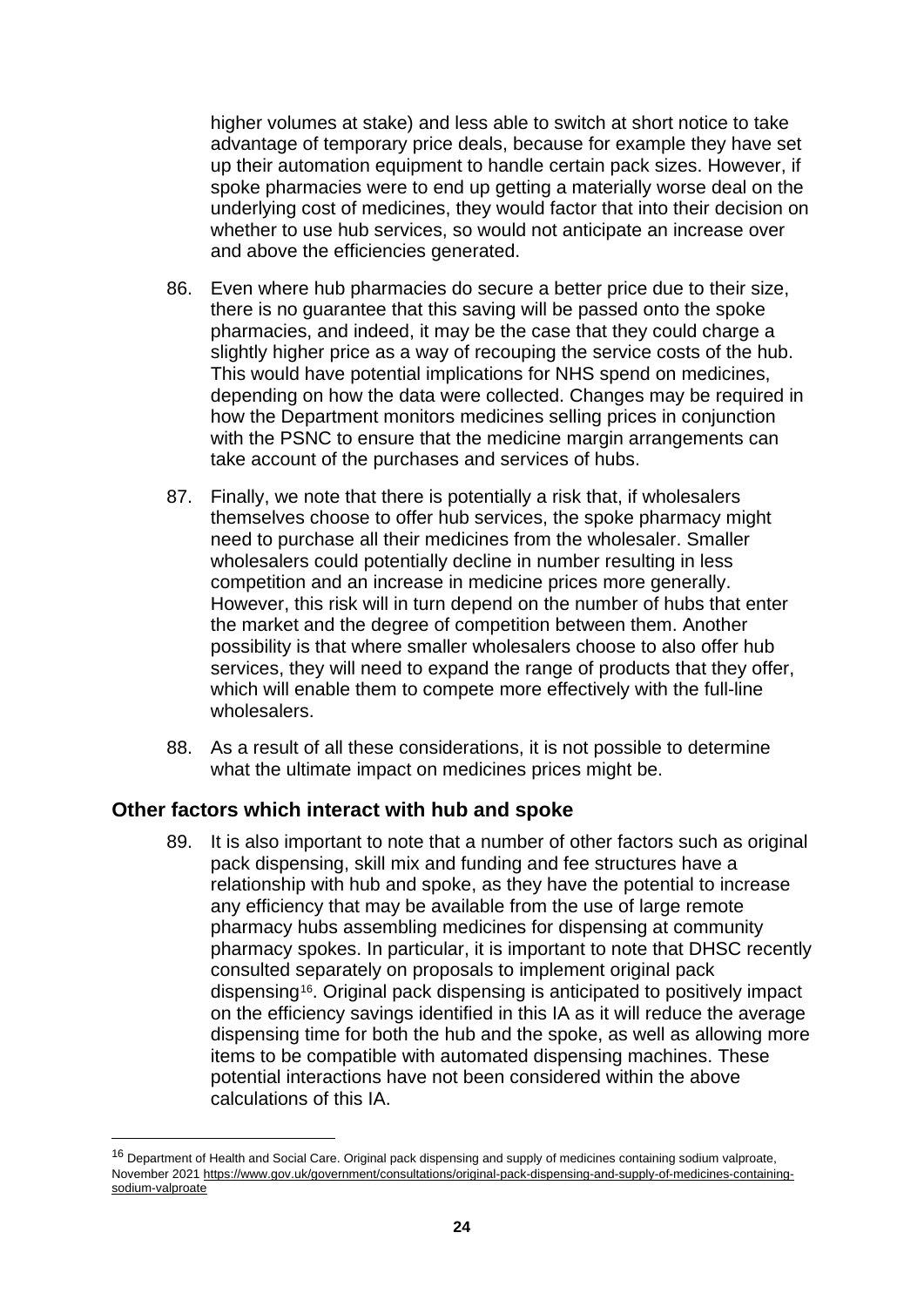### **Impacts on Small and Micro Businesses**

- 90. For hub and spoke, there is an opportunity for smaller businesses, even where they legally could use hub and spoke now to benefit from the proposals. Under current arrangements, they are less likely to be able to have the economies of scale required to benefit from automation within its own business or be able to make a financial case for the investment to build a hub. By removing the legal barrier to the use of hub and spoke dispensing across different legal entities, this would enable smaller businesses to use a hub of another business or build a hub of its own and offer its services to different pharmacies. However, some small businesses would still be limited by the assumption that a dispensing volume of at least 60,000 items per year is required to realise benefits under hub and spoke.
- 91. Note that the proposals are entirely permissive and small businesses could choose whether to engage in hub and spoke dispensing or not. Therefore, we assess the proposal would be taken up only where it would generate net benefits and so is expected to have a net zero to net benefit impact on SMEs.
- 92. Looking at our analysis of the number of companies that we have assessed to potentially benefit from hub and spoke arrangements, we have been able to classify them as follows:

|                 | Number of<br>pharmacy<br>stores | Number of<br>businesses<br>potentially<br>benefitting | <b>Total number</b><br>of businesses | Potential<br>beneficiaries as<br>a proportion of<br>all businesses |
|-----------------|---------------------------------|-------------------------------------------------------|--------------------------------------|--------------------------------------------------------------------|
| Independents    |                                 | 1,577                                                 | 2,342                                | 67%                                                                |
| Small chain     | $2 - 5$                         | 556                                                   | 563                                  | 99%                                                                |
| Larger chain    | $6 - 20$                        | 94                                                    | 94                                   | 100%                                                               |
| Small multiple  | $21 - 100$                      | 24                                                    | 24                                   | 100%                                                               |
| Medium multiple | 101-500                         |                                                       | 9                                    | 11%                                                                |
| Large multiple  | $501+$                          | 0                                                     | 3                                    | 0%                                                                 |
| Total           |                                 | 2,252                                                 | 3,035                                |                                                                    |

#### **Table 7: Potential beneficiaries by pharmacy type**

93. If we assume that each pharmacy shop employs an average of 6 people (based on the HEE workforce survey<sup>17</sup>), this translates into the following number of small and micro businesses:

<span id="page-24-0"></span><sup>&</sup>lt;sup>17</sup> The Community Pharmacy Workforce in England 201[7 The Community Pharmacy Workforce in England 2017 -](https://www.hee.nhs.uk/sites/default/files/documents/The%20Community%20Pharmacy%20Workforce%20in%20England%202017%20-%20survey%20report_0.pdf) survey [report\\_0.pdf \(hee.nhs.uk\)](https://www.hee.nhs.uk/sites/default/files/documents/The%20Community%20Pharmacy%20Workforce%20in%20England%202017%20-%20survey%20report_0.pdf)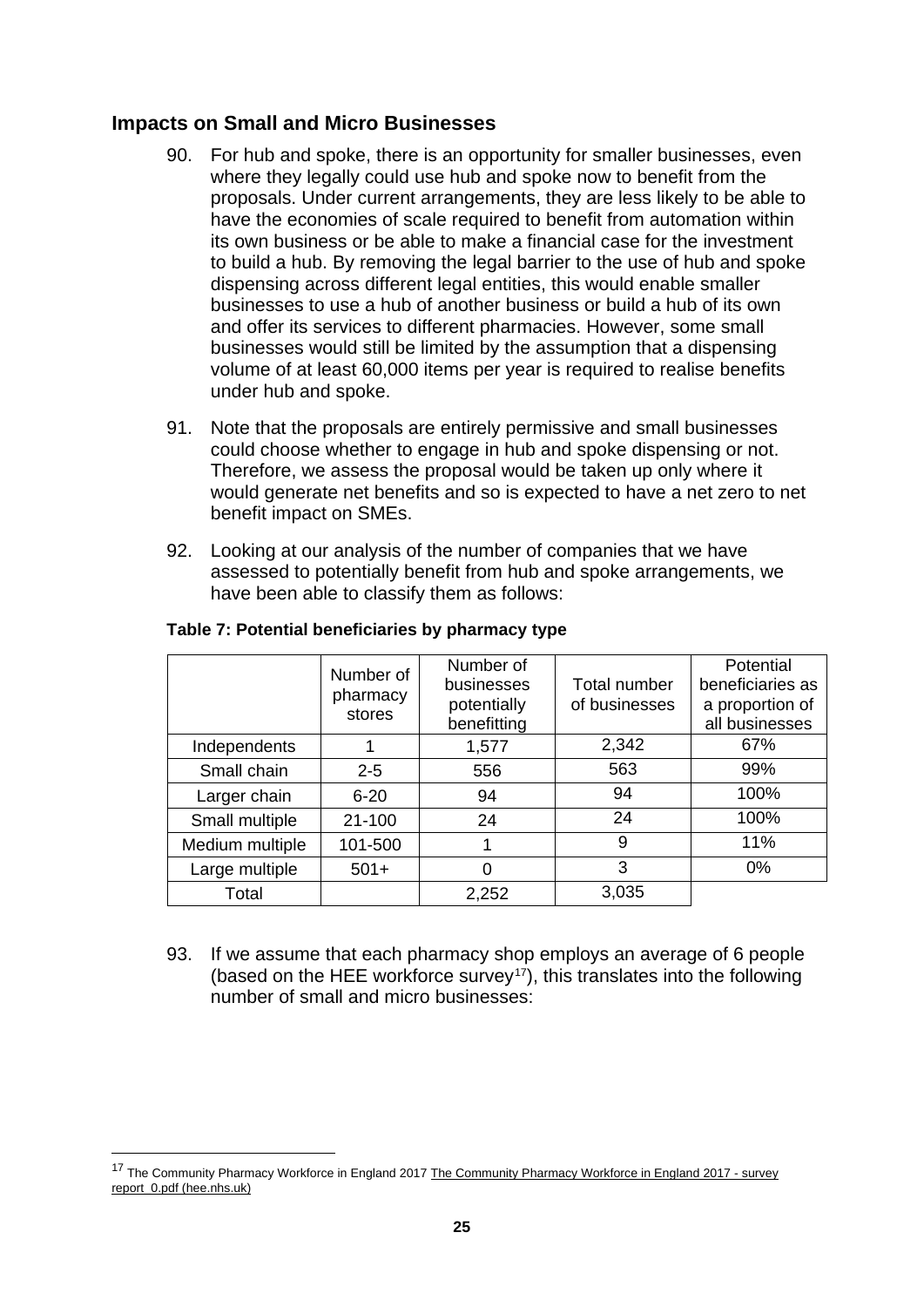|                                | Number of<br>businesses<br>potentially<br>benefitting | Total number<br>of businesses | Potential<br>beneficiaries<br>as a<br>proportion of<br>all businesses |
|--------------------------------|-------------------------------------------------------|-------------------------------|-----------------------------------------------------------------------|
| Micro business (1-9 employees) | 1,581                                                 | 2,347                         | 67%                                                                   |
| Small (10-49 employees)        | 601                                                   | 607                           | 99%                                                                   |
| Remainder (50+ employees)      | 70                                                    | 81                            | 86%                                                                   |
| Total                          | 2,252                                                 | 3,035                         |                                                                       |

#### **Table 8: Potential beneficiaries by SME classification**

94. As can be seen, the vast majority (70%) of the beneficiaries from the proposed policy are expected to by micro businesses. Despite micro businesses benefitting the most, this is still a smaller proportion in relation to all micro businesses. In addition, we expect the majority of hub operators to be large organisations who have either already got hub facilities which they'll develop to offer to other businesses or have the access to sufficient capital to invest in setting up automated dispensaries. However, it may be the case that a number of small or medium businesses may choose to cooperate and set up a number of smaller sized hubs.

### **Summary of all costs and benefits**

- 95. This section aggregates the quantified costs and benefits and explains how the overall societal impact of these is calculated and valued. The main quantified costs are associated with the set-up and operational costs of hubs. The benefits are the activity savings at the spoke pharmacy.
- 96. The assessment indicates that, in principle, any gains in dispensing efficiency and efficacy could be shared between hub operators, spoke operators, patients and the NHS. The costs and benefits of these different hub and spoke arrangements may result in different costs and benefits falling on different affected parties.
- 97. These results are summarised in Table 9 below. The present value of these benefits over the ten-year period is **£191.7 million**. The present value of the costs is **£164.4 million**, leading to an overall net present value (NPV) of **£27.3 million.**

| <b>Central Scenario</b>         | Year | Year<br>2 | Year<br>3 | Year<br>4 | Year<br>5 | Year<br>6 | Year | Year<br>8 | Year<br>9 | Year<br>10 | <b>NPV</b> |
|---------------------------------|------|-----------|-----------|-----------|-----------|-----------|------|-----------|-----------|------------|------------|
|                                 |      |           |           |           |           |           |      |           |           |            |            |
| Set up costs at spoke (£M)      | 0.7  | 0.7       | 0.7       | 0.7       | 0.7       | 0.3       | 0.3  | 0.3       | 0.3       | 0.3        | 4.7        |
| Cost saving at spoke (£M)       | 5.0  | 9.9       | 14.9      | 19.9      | 24.8      | 27.1      | 29.3 | 31.6      | 33.8      | 36.1       | 191.7      |
| Cost of operating hub           |      |           |           |           |           |           |      |           |           |            |            |
| (inclusive of capital costs and |      |           |           |           |           |           |      |           |           |            |            |
| depreciation) (£M)              | 4.1  | 8.3       | 12.4      | 16.5      | 20.7      | 22.6      | 24.4 | 26.3      | 28.2      | 30.1       | 159.7      |
| Net Benefit (£M)                | 0.1  | 0.9       | 1.8       | 2.6       | 3.4       | 4.2       | 4.6  | 4.9       | 5.3       | 5.7        | 27.3       |

#### **Table 9: Aggregate impacts of proposed policy**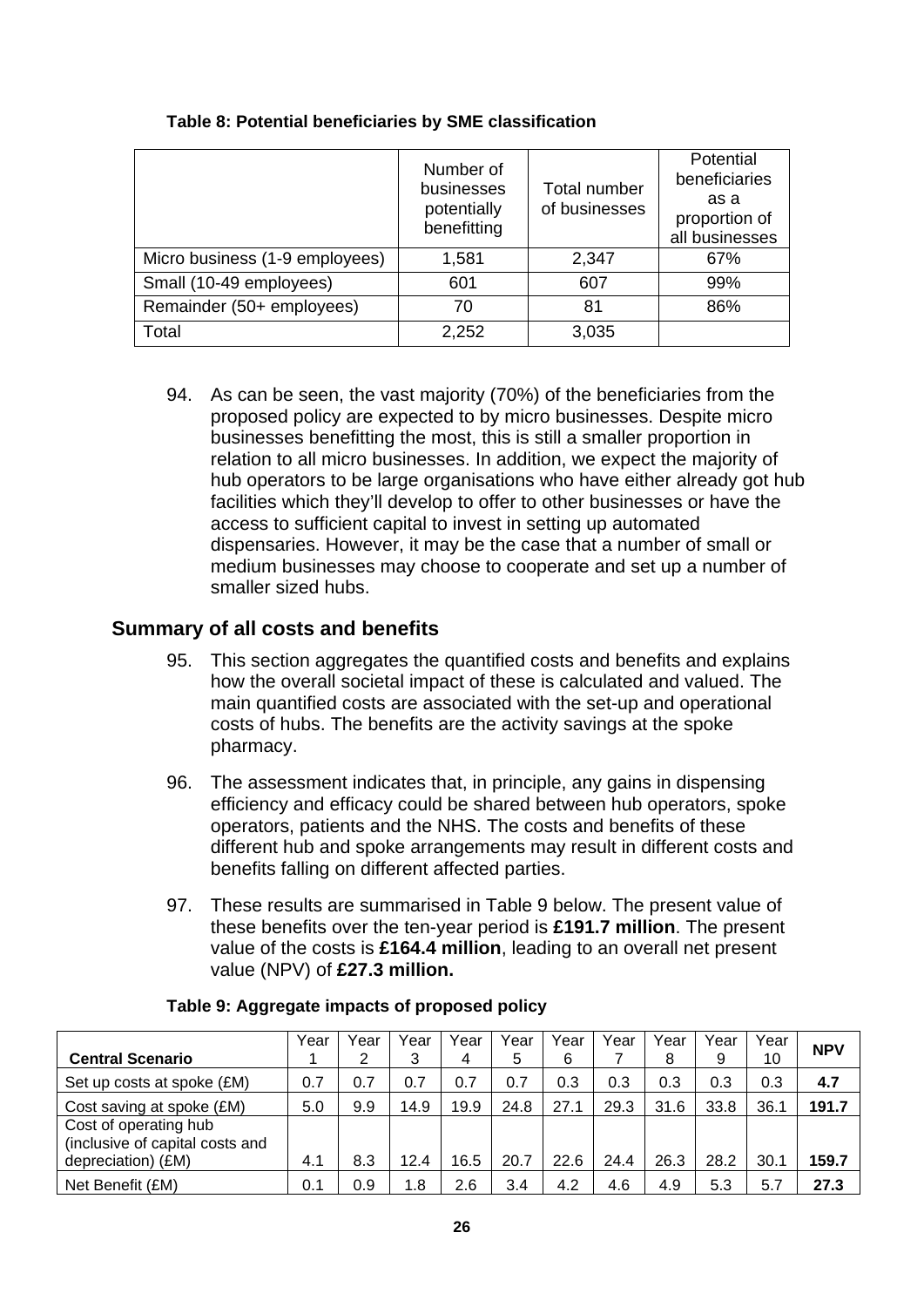# **Dispensing Doctors**

- 98. In addition to pharmacies, the changes in legislation will enable dispensing doctors to make use of pharmacy hubs if they so wish. Dispensing doctors are GPs who are also able to supply medicines to patients as part of the NHS service provision to their patients, and usually serve remote and rural areas. Aggregate dispensing volumes for dispensing doctors are around 7%[18](#page-26-0) of that for all community pharmacies.
- 99. We have no specific evidence on the potential impacts for dispensing doctors, so these have not been included in the estimated impacts. For pharmacies we have assumed a minimum item requirement of 60,000 per year before a pharmacy could utilise the hub, but dispensing doctors have different operating models to pharmacies, making it difficult to extrapolate assumptions. There could also be issues around supply to rural areas which could factor into decisions on take-up of hub dispensing. Around 50% of dispensing doctors have a dispensing volume greater than 60,000. If we assume that dispensing doctors have comparable uptake and get a similar scale of benefit from the use of hubs, then the NPV could increase by around 12% or £3.2m.

# **Impacts for the United Kingdom**

100. The consultation is being issued jointly by the UK Department of Health and Social Care and the Northern Ireland Department of Health, and the proposed changes would apply throughout the United Kingdom. We do not have the same level of granularity on the pharmacy sector for Devolved Administrations, so this impact assessment has appraised for England only. If we assume that the impacts would be similar, and scale for the population (England population is 84%[19](#page-26-1) of UK population), then the NPV could increase to £32.5m.

# **Lower and Higher Scenarios**

- 101. We have provided one central scenario but that should not reflect certainty in the results. The impact assessment has described the uncertainties across different areas and the difficulty in estimating the impacts of a permissive policy which could result in different business models to that on which the assumptions have been based.
- 102. We therefore also set out a lower and higher scenario. As previously discussed, private market research suggests that approximately 12% of independent pharmacies have definite intentions to adopt hub and spoke, whilst a further 40% are considering it. Feedback from pharmacies currently operating hub and spoke models suggests that a figure of approximately 40% to 60% of items can realistically go through a hub. Similarly, some pharmacy businesses already operating hub and spoke models had a minimum item requirement before a spoke could

<span id="page-26-0"></span><sup>18</sup> NHS BSA, PD1 Report 2020/2[1 https://www.nhsbsa.nhs.uk/prescription-data/dispensing-data/pd1-reports](https://www.nhsbsa.nhs.uk/prescription-data/dispensing-data/pd1-reports)

<span id="page-26-1"></span><sup>&</sup>lt;sup>19</sup> ONS, Estimates of the population for the UK, England and Wales, Scotland and northern Ireland, 2020 Estimates of the [population for the UK, England and Wales, Scotland and Northern Ireland -](https://www.ons.gov.uk/peoplepopulationandcommunity/populationandmigration/populationestimates/datasets/populationestimatesforukenglandandwalesscotlandandnorthernireland) Office for National Statistics (ons.gov.uk)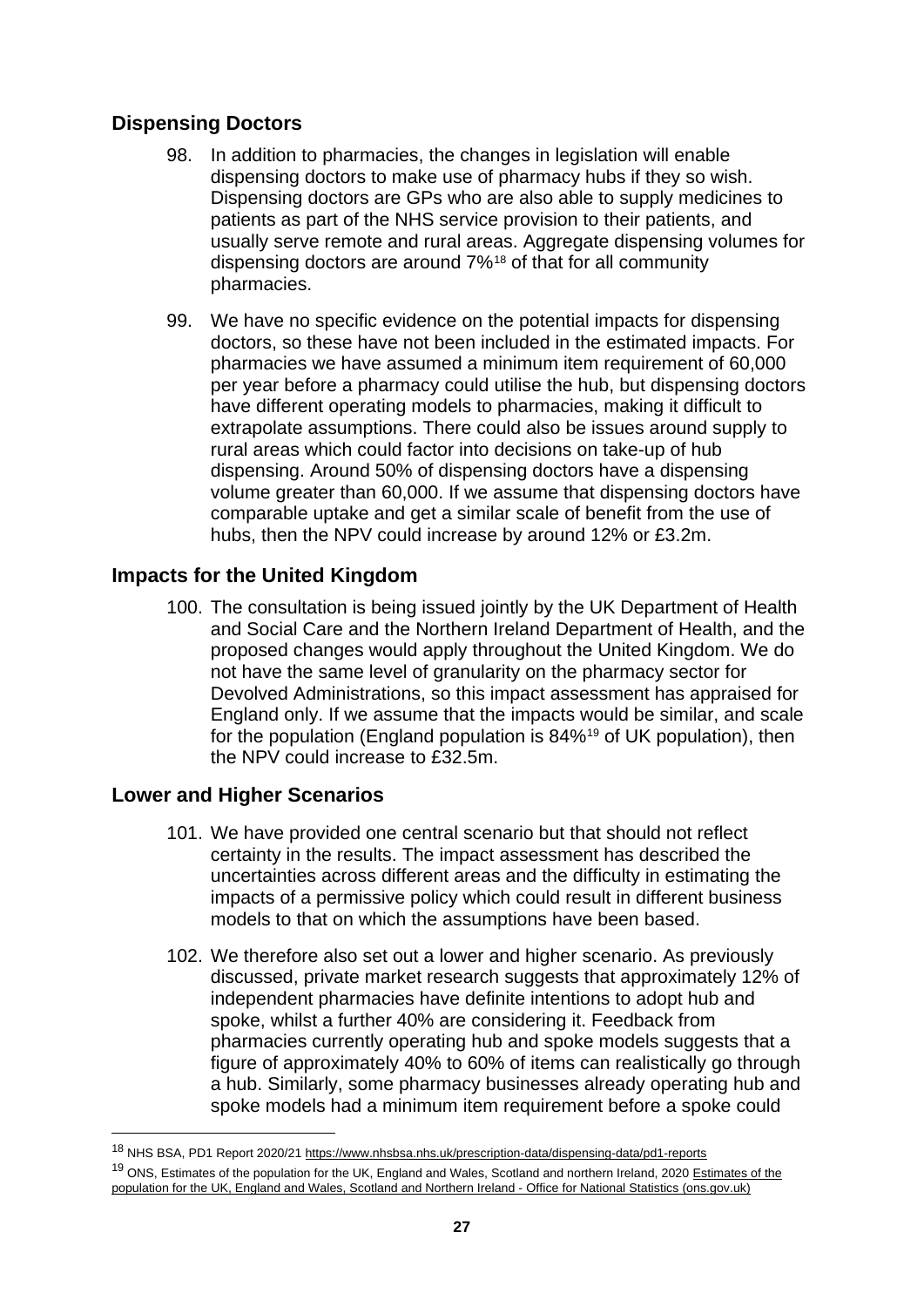use the hub, which was around 60,000 prescription items a year, which is an assumption in the central scenario.

- 103. **Lower Scenario:** Like the central scenario, we assume that only spoke pharmacies dispensing over 60,000 items a year could use hubs, equivalent to a potential pool of 4,122 spoke pharmacies. We assume 12% (proportion who indicated that they were definitely interested) adopt hub and spoke within the next 10 years, and that none of those who were considering it would adopt it. This is equivalent to a take-up of 495 spoke pharmacies at year 10. This scenario also assumes that 40% of items go through the hub.
- 104. **Higher Scenario:** Of the spoke pharmacies dispensing over 60,000 items a year, we assume that 12% (proportion who indicated that they were definitely interested) adopt hub and spoke within the next 5 years, and that 40% (proportion that were considering it) would adopt it within 10 years. In addition, we assume that 25% of the 1,711 spoke pharmacies dispensing below 60,000 items per year take up hub and spoke within 10 years. This scenario also assumes 60% of items go through the hub. This scenario recognises that the information and modelling in our central scenario is primarily based on the experience of large pharmacy businesses who currently make use of hub and spoke. It therefore does not consider the possibility that alternative models of hub and spoke may arise over time, which may better suit smaller pharmacy stores and allow them to similarly benefit from more centralised dispensing models.
- 105. The results of these scenarios are summarised in Tables 10 and 11 below. The lower scenario is equivalent to 2% of items assembled at the hub by year 10 (20% when combined with baseline). The higher scenario is equivalent to 14% of items assembled at the hub by year 10 (32% when combined with baseline). The net present value is £6.4 million under the low scenario and £51.1 million under the high scenario.

|                                                                                  | Year     | Year             | Year | Year     | Year     | Year     | Year     | Year     | Year     | Year        | <b>NPV</b> |
|----------------------------------------------------------------------------------|----------|------------------|------|----------|----------|----------|----------|----------|----------|-------------|------------|
| <b>Lower Scenario</b>                                                            |          | 2                | 3    | 4        | 5        | 6        |          | 8        | 9        | 10          |            |
| Proportion of pharmacies<br>dispensing below 60k/year<br>using hub and spoke (%) | $\Omega$ | $\Omega$         | 0    | $\Omega$ | $\Omega$ | $\Omega$ | $\Omega$ | $\Omega$ | $\Omega$ | $\mathbf 0$ |            |
| Proportion of pharmacies<br>dispensing above 60k/year<br>using hub and spoke (%) | 1.2      | 2.4              | 3.6  | 4.8      | 6.0      | 7.2      | 8.4      | 9.6      | 10.8     | 12.0        |            |
| Number of items going<br>through hub (m)                                         | 2.3      | 4.5              | 6.8  | 9.0      | 11.3     | 13.5     | 15.8     | 18.0     | 20.3     | 22.6        |            |
| Set up costs at spoke (£M)                                                       | 0.2      | 0.2              | 0.2  | 0.2      | 0.2      | 0.2      | 0.2      | 0.2      | 0.2      | 0.2         | 1.7        |
| Cost saving at spoke (£M)                                                        | 1.1      | $2.2\phantom{0}$ | 3.2  | 4.3      | 5.4      | 6.5      | 7.6      | 8.7      | 9.7      | 10.8        | 48.6       |
| Cost of operating hub<br>(inclusive of capital costs)<br>and depreciation) (£M)  | 0.9      | 1.8              | 2.7  | 3.6      | 4.5      | 5.4      | 6.3      | 7.2      | 8.1      | 9.0         | 40.5       |
| Net Benefit (£M)                                                                 | 0.0      | 0.2              | 0.3  | 0.5      | 0.7      | 0.9      | 1.1      | 1.2      | 1.4      | 1.6         | 6.4        |

**Table 10: Lower Scenario - Aggregate impacts of proposed policy**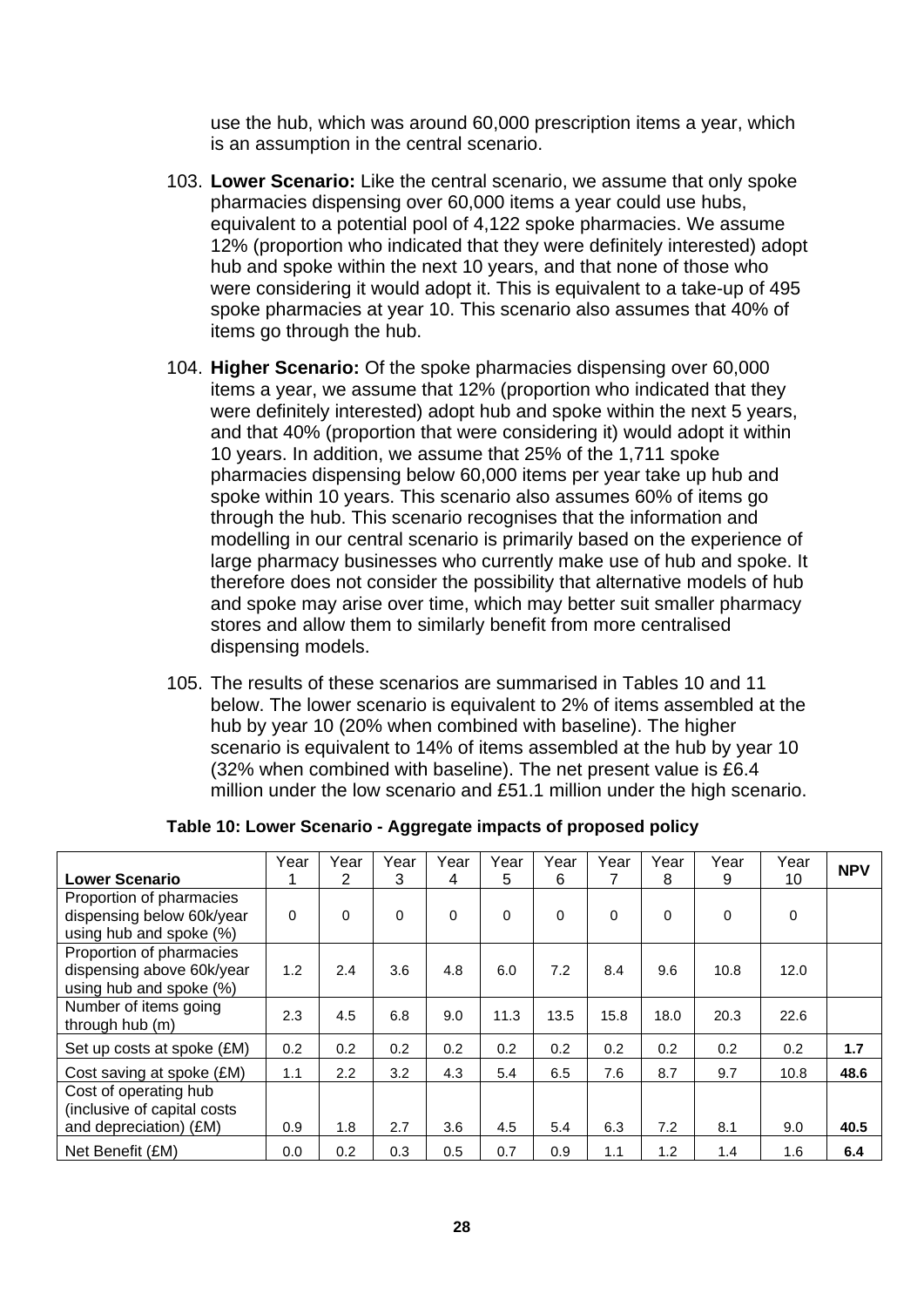| <b>Higher Scenario</b>                                                           | Year | Year<br>2 | Year<br>3 | Year<br>4 | Year<br>5 | Year<br>6 | Year  | Year<br>8 | Year<br>9 | Year<br>10 | <b>NPV</b> |
|----------------------------------------------------------------------------------|------|-----------|-----------|-----------|-----------|-----------|-------|-----------|-----------|------------|------------|
| Proportion of pharmacies                                                         |      |           |           |           |           |           |       |           |           |            |            |
| dispensing below 60k/year<br>using hub and spoke (%)                             | 2.5  | 5.0       | 7.5       | 10.0      | 12.5      | 15.0      | 17.5  | 20.0      | 22.5      | 25.0       |            |
| Proportion of pharmacies<br>dispensing above 60k/year<br>using hub and spoke (%) | 6.4  | 12.8      | 19.2      | 25.6      | 32.0      | 36.0      | 40.0  | 44.0      | 48.0      | 52.0       |            |
| Number of items going<br>through hub (m)                                         | 19.0 | 38.2      | 57.2      | 76.3      | 95.4      | 107.7     | 120.0 | 132.4     | 144.7     | 157.0      |            |
| Set up costs at spoke (£M)                                                       | 1.2  | 1.2       | 1.2       | 1.2       | 1.2       | 0.8       | 0.8   | 0.8       | 0.8       | 0.8        | 9.0        |
| Cost saving at spoke (£M)                                                        | 9.2  | 18.3      | 27.5      | 36.6      | 45.8      | 51.7      | 57.6  | 63.5      | 69.4      | 75.4       | 373.8      |
| Cost of operating hub<br>(inclusive of capital costs<br>and depreciation) (£M)   | 7.6  | 15.3      | 22.9      | 30.5      | 38.2      | 43.1      | 48.0  | 52.9      | 57.9      | 62.8       | 311.5      |
| Net Benefit (£M)                                                                 | 0.3  | 1.8       | 3.4       | 4.9       | 6.4       | 7.8       | 8.8   | 9.8       | 10.7      | 11.7       | 53.3       |

**Table 11: Higher Scenario - Aggregate impacts of proposed policy**

# **Risks and Sensitivities**

- 106. Many of the assumptions in the impact assessment are based on evidence from the sector where they are already permitted to use hub and spoke dispensing. The proposed changes in legislation will facilitate two different hub and spoke dispensing models (spoke supplies medicine to the patient or hub supplies medicine to the patient) but we do not know what take-up will be of each of these models. It is reasonable to assume that the costs of these two models may differ, for example transport costs. However, stakeholders who were able to offer evidence which has informed this impact assessment only operate on the first model.
- 107. The key uncertainties in this IA are around the level of take up of hub and spoke services and the net level of savings to dispensing costs that could arise. Sensitivity analysis is conducted on each of these below. In our higher scenario we assumed that some of the spoke pharmacies dispensing below 60,000 items per year take up hub and spoke. This group of pharmacies is not considered further in the sensitivity analysis, and it only considers the potential 4,122 spoke pharmacies included in the central scenario which we think will benefit from the legislative change.

# *Changes in take up rates*

108. Our central scenario assumed that 12% of pharmacies would adopt hub and spoke within the next 5 years whilst a further 20% would adopt over the next 10 years. This results in a 32% take up rate by year 10 of the policy proposal. Table 12 presents results of sensitivity analysis, based on alternative scenarios about take up of hub and spoke. All scenarios involve assuming a smooth take up trajectory over the course of the 5–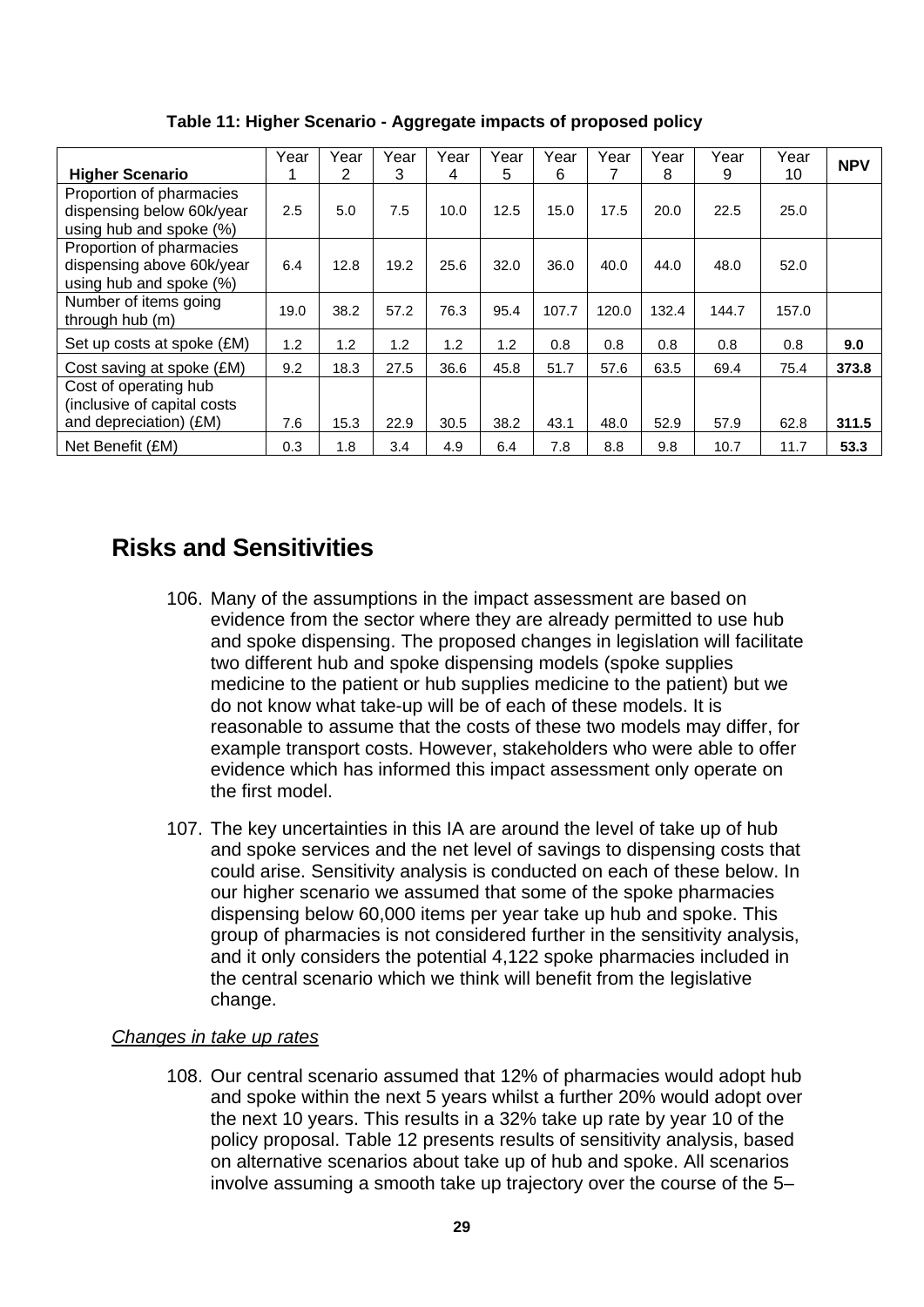10-year appraisal period of this policy. Since the change in legislation is permissive, we have modelled the full range of uptake from 0% to 100%. We hope to use the Consultation to obtain a better sense of potential uptake.

|                   |         | 10-year NPV                                          |
|-------------------|---------|------------------------------------------------------|
| Percentage uptake |         | Uptake achieved by Year 5 Uptake achieved by Year 10 |
| 10%               | £11.0m  | £7.0m                                                |
| 20%               | £22.0m  | £14.1m                                               |
| 30%               | £33.0m  | £21.1m                                               |
| 40%               | £44.0m  | £28.1m                                               |
| 50%               | £55.1m  | £35.1m                                               |
| 60%               | £66.1m  | £42.2m                                               |
| 70%               | £77.1m  | £49.2m                                               |
| 80%               | £88.1m  | £56.2m                                               |
| 90%               | £99.1m  | £63.2m                                               |
| 100%              | £110.1m | £70.3m                                               |

**Table 12: NPV for different rates of uptake of spoke pharmacies over 10 years**

109. This sensitivity scales the costs of the spoke and the hub at the same rate. There is a potential risk that there is overinvestment by the hub relative to the level of interest at the spoke. Since the majority of hub costs are likely to be fixed capital costs that cannot easily be changed in the short term, this would result in additional sunk costs being incurred. Ultimately hubs are private businesses who would need to conduct their own analysis and research into the level of market interest when deciding how much to invest in building hub capacity. The analysis in Table 13 suggests that, if we assume 70% of hub costs are fixed, then over investment by more than 10% results in a negative NPV. Similarly, Table 14 suggests that if 50% of hub costs are fixed, then overinvestment of more than 14% results in a negative NPV. This does suggest that is little scope for overinvestment, but we would expect hub businesses to invest in a reasonable and prudent way.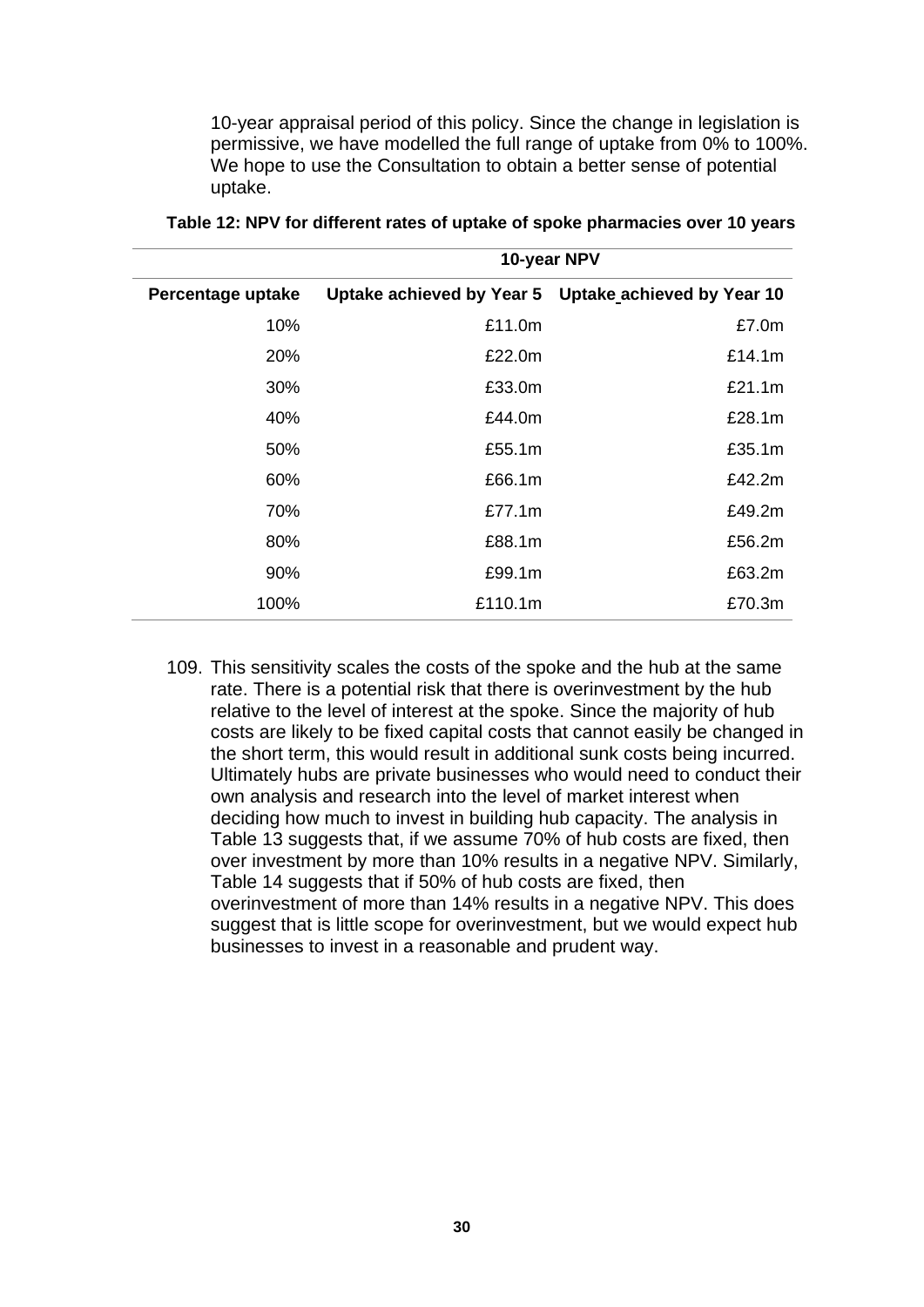|                         |      |          |          |          | Percentage uptake at spoke (at year 10) |          |         |         |        |      |      |
|-------------------------|------|----------|----------|----------|-----------------------------------------|----------|---------|---------|--------|------|------|
| $NPV$ ( $Em$ )          |      | 10%      | 20%      | 30%      | 40%                                     | 50%      | 60%     | 70%     | 80%    | 90%  | 100% |
| ಕ                       | 10%  | 7.0      |          |          |                                         |          |         |         |        |      |      |
|                         | 20%  | $-22.5$  | 14.1     |          |                                         |          |         |         |        |      |      |
| planned<br>10)          | 30%  | $-52.1$  | $-15.5$  | 21.1     |                                         |          |         |         |        |      |      |
|                         | 40%  | $-81.6$  | $-45.0$  | $-8.5$   | 28.1                                    |          |         |         |        |      |      |
| uptake<br>yea           | 50%  | $-111.2$ | $-74.6$  | $-38.0$  | $-1.4$                                  | 35.1     |         |         |        |      |      |
| $\overline{\mathbf{a}}$ | 60%  | $-140.7$ | $-104.1$ | $-67.6$  | $-31.0$                                 | 5.6      | 42.2    |         |        |      |      |
| hubs                    | 70%  | $-170.3$ | $-133.7$ | $-97.1$  | $-60.5$                                 | $-24.0$  | 12.6    | 49.2    |        |      |      |
|                         | 80%  | $-199.8$ | $-163.2$ | $-126.7$ | $-90.1$                                 | $-53.5$  | $-16.9$ | 19.6    | 56.2   |      |      |
| Percentage              | 90%  | $-229.4$ | $-192.8$ | $-156.2$ | $-119.6$                                | $-83.1$  | $-46.5$ | $-9.9$  | 26.7   | 63.2 |      |
|                         | 100% | $-258.9$ | $-222.3$ | $-185.8$ | $-149.2$                                | $-112.6$ | $-76.0$ | $-39.5$ | $-2.9$ | 33.7 | 70.3 |

**Table 13: NPV for different rates of uptake of pharmacies over 10 years, fixed costs of hub assumed to be 70%** 

**Table 14: NPV for different rates of uptake of pharmacies over 10 years, fixed costs of hub assumed to be 50%** 

|                |      |          | Percentage uptake at spoke (at year 10) |          |         |         |         |         |      |      |      |  |  |  |  |
|----------------|------|----------|-----------------------------------------|----------|---------|---------|---------|---------|------|------|------|--|--|--|--|
| $NPV$ ( $Em$ ) |      | 10%      | 20%                                     | 30%      | 40%     | 50%     | 60%     | 70%     | 80%  | 90%  | 100% |  |  |  |  |
| ಕ              | 10%  | 7.0      |                                         |          |         |         |         |         |      |      |      |  |  |  |  |
|                | 20%  | $-14.1$  | 14.1                                    |          |         |         |         |         |      |      |      |  |  |  |  |
| planned<br>10) | 30%  | $-35.2$  | $-7.1$                                  | 21.1     |         |         |         |         |      |      |      |  |  |  |  |
|                | 40%  | $-56.3$  | $-28.2$                                 | 0.0      | 28.1    |         |         |         |      |      |      |  |  |  |  |
| yea<br>uptake  | 50%  | $-77.4$  | $-49.3$                                 | $-21.1$  | 7.0     | 35.1    |         |         |      |      |      |  |  |  |  |
| $\vec{a}$      | 60%  | $-98.5$  | $-70.4$                                 | $-42.2$  | $-14.1$ | 14.0    | 42.2    |         |      |      |      |  |  |  |  |
| ubs            | 70%  | $-119.6$ | $-91.5$                                 | $-63.3$  | $-35.2$ | $-7.1$  | 21.1    | 49.2    |      |      |      |  |  |  |  |
| ē              | 80%  | $-140.7$ | $-112.6$                                | $-84.4$  | $-56.3$ | $-28.2$ | 0.0     | 28.1    | 56.2 |      |      |  |  |  |  |
| Percentage     | 90%  | $-161.8$ | $-133.7$                                | $-105.6$ | $-77.4$ | $-49.3$ | $-21.2$ | 7.0     | 35.1 | 63.2 |      |  |  |  |  |
|                | 100% | $-182.9$ | $-154.8$                                | $-126.7$ | $-98.5$ | $-70.4$ | $-42.3$ | $-14.1$ | 14.0 | 42.1 | 70.3 |  |  |  |  |

#### *Net savings to dispensing from hub and spoke*

110. Overall, our analysis has assumed a net 7% efficiency gain from use of hub and spoke models. In the below table, alternative net savings figures have been considered to understand their impact on the NPV. Due to the training and set up costs at the hub, a break-even figure of 2% efficiency is required for the 10-year NPV to be positive. As previously discussed, this figure compares favourably to evidence on efficiency gains of automated dispensing coming from the hospital sector, and with feedback received from stakeholders already operating hub and spoke models within their existing retail pharmacy operations.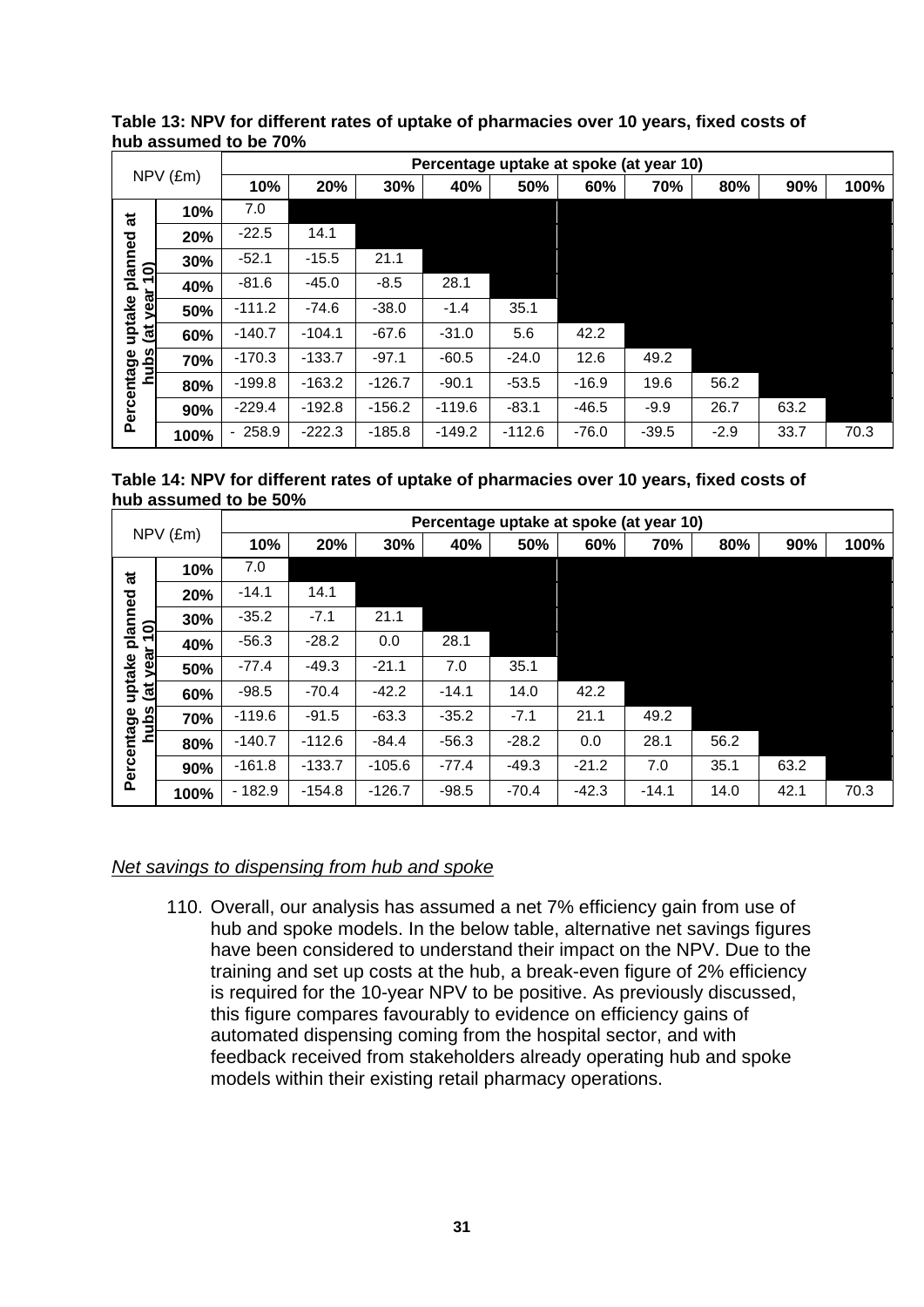| Net efficiency gain | 10-year NPV |
|---------------------|-------------|
| 5%                  | £19.3m      |
| 10%                 | £43.2m      |
| 15%                 | £67.2m      |
| 20%                 | £91.2m      |
| 25%                 | £115.1m     |

**Table 15: NPV for different levels of efficiency gain**

- 111. Additionally, stakeholders mentioned the following factors affecting their ability to realise further efficiencies from hub and spoke models and potentially increase the net 7% efficiency gain from use of hub and spoke models:
	- GP engagement and use of electronic repeat dispensing the earlier and more predictable prescribing is, the more efficiently workflow can be managed within the hub. Where prescriptions are issued late, they may not be eligible for hub dispensing if the patient is likely to need their prescription before the minimum turnaround time at the hub.
	- Patient timing if patients change their mind or require their medicines more urgently, then these may need to be fulfilled at the spoke.
	- Shortages and other stock restrictions (such as direct to pharmacy lines) may also reduce the number of items that can be fulfilled at the hub.
	- Other operating disruptions such as delivery delays or logistics interruptions.

#### *Competition risks*

- 112. Finally, as noted elsewhere in this IA, the proposed policy may have impacts on competition within both the pharmacy and wholesale sector, which must be considered. At one level, the proposed policy is intended to create a level playing field between large retail pharmacy chains and smaller independent pharmacies, by allowing the latter group better access to automation and new dispensing models that the larger retail groups already have. However, by concentrating larger volumes of dispensing activity within a smaller number of hub pharmacies, this potentially creates competition risks further down the supply chain.
- 113. It is difficult to determine the likelihood or size of this risk as there are so many possible scenarios that could arise. As previously discussed, the number of hubs and their likely size and scale will depend on the number and type of entrants into the market. We are aware of at least one new independent hub supplier intending to offer hub services to a large number of independent pharmacies, however we have less information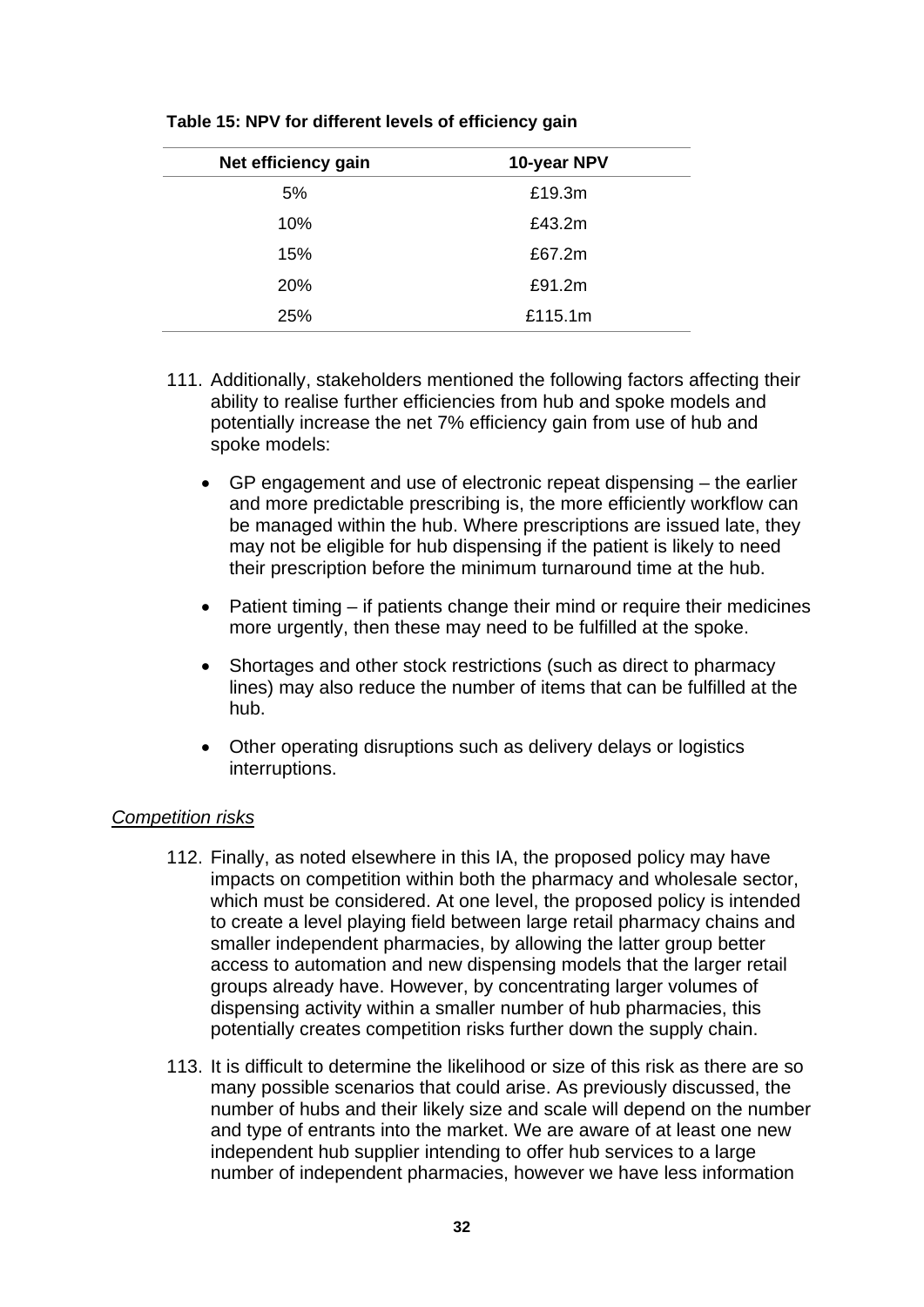on whether other smaller hub suppliers may also emerge, or whether the retail pharmacies already operating hub and spoke models may wish to extend their services to independent pharmacies.

- 114. In addition, other factors, such as the ease of switching between different hubs will also affect the degree of competition within the market. In our consultation, we propose that there will be no limits on the number of hubs that a single spoke can contract with.
- 115. The higher the degree of competition between hub pharmacies, the greater the share of benefits we would expect to fall on spoke pharmacies, whilst conversely limited competition over hub services may result in hub pharmacies capturing a larger share of the savings. However, it is also important to remember that spoke pharmacies are not required to contract with a hub, and so will only choose to do so if the terms of the arrangement are expected to be favourable to them.
- 116. Finally, as previously noted, the number and type of hub pharmacies that arise could also have implications for competition with the wholesale market. For example, if wholesalers themselves choose to offer hub services, a spoke pharmacy may purchase all their medicines from the wholesaler, which could serve to limit competition amongst wholesalers. Another possibility is that where smaller wholesalers choose to also offer hub services, they will need to expand the range of products that they can access to enable them to compete more effectively with the full-line wholesalers who may also be offering hub services.
- 117. These risks are mitigated by competition law which aims to promote healthy competition. It bans anti-competitive agreements between businesses and makes it illegal for businesses to abuse a dominant market position. The Competition and Markets Authority (CMA) identifies markets where competition is not working well and tackles the constraints on competition in these cases using the competition and enforcement tools that it considers most appropriate. They would have the ability to take action in the event that any anti-competitive behaviour was identified.
- 118. Access to a fair and competitive hub market that is not dominated by one supplier would be for the CMA to consider. Where a business grows through acquisitions, the CMA may investigate if it has jurisdiction to do so (i.e. if the target company has a UK turnover of £70m+ or the merger partners account for 25% or more of the supply of goods or services in the UK or a substantial part of the UK).

#### **Maximum Theoretical Benefit of Hub and Spoke**

119. Stakeholders currently making use of hub dispensing have mentioned several barriers to maximising the potential of hub and spoke. For example, original pack dispensing has the potential to increase any efficiency that may be available from the use of large remote pharmacy hubs assembling medicines, and earlier and more predictable prescribing could allow more throughput at the hubs. The below scenario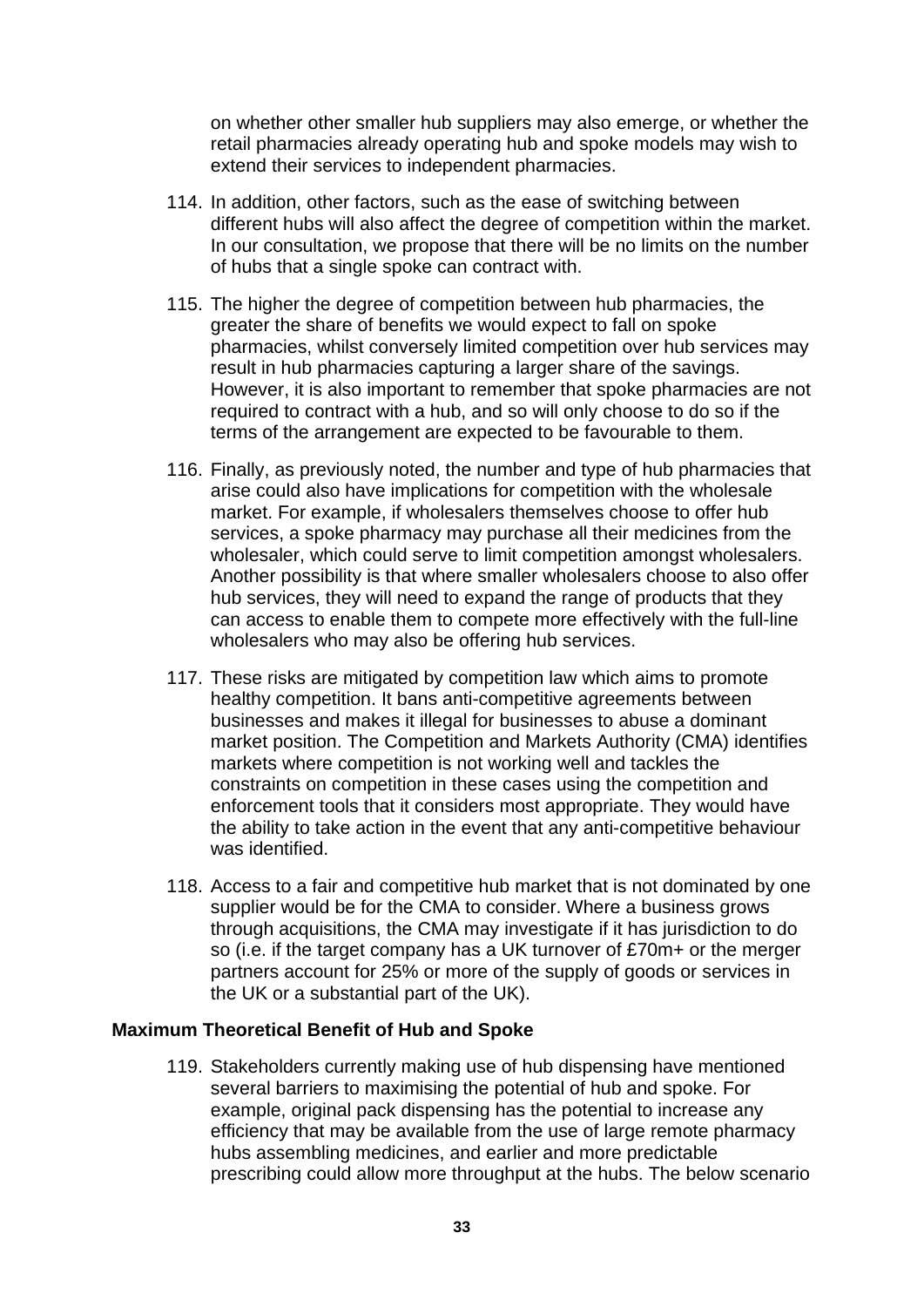is provided to give a sense of what might be achievable if all these barriers were removed. This scenario covers all pharmacies, including those making use of hub dispensing under the current legislation and is therefore not an assessment of this specific policy to make legislative changes.

120. Repeat prescriptions make up around 77%[20](#page-33-0) of all prescription items. We are aware that there will be some prescription items that are not suitable for dispensing at the hub. As a proxy we've considered NHSBSA data<sup>[21](#page-33-1)</sup> to determine that 78% of items dispensed are in "tablet" or "capsule" form. Combining these two bits of information could suggest that the maximum proportion of items that could be assembled at hubs is 60% (77% x 78%). If we also use the market research as a basis for assuming that 52% of the whole sector will be using hub and spoke dispensing at Year 5, then this translates to 320m items or 31% of all dispensing. The NPV under this scenario would be £162m. If the entire pharmacy sector took up hub and spoke dispensing by Year 5, then 60% of all dispensing would go through hubs and the NPV would be £312m.

# **Conclusions**

- 121. Overall, the policy proposals to make legislative changes to the Medicines Act 1968 and the Human Medicines Regulations 2012 to facilitate 'hub and spoke' dispensing between different legal entities has a positive Net Present Value and therefore is the recommended option. The level of take up of hub and spoke services and the net level of savings to dispensing costs will be key in achieving the estimated NPV.
- 122. The proposals are enabling. Pharmacies are not required to operate hub and spoke dispensing and it will be for each pharmacy to decide if they want to utilise this model of dispensing. We assume a pharmacy will only choose to do so if the terms of the arrangement are favourable to them.
- 123. Wider non-quantified benefits are expected from the policy proposal such as a positive impact on patient safety, the benefits to patients and the reduction in pressure of the NHS of more services delivered in community pharmacy.
- 124. The number of hubs that might arise is difficult to predict as it will depend on the types of hubs that may be offered and the different range of possible providers. In turn, it is difficult to determine what impacts the proposed policy may have on competition within both the pharmacy and wholesale sector.

<span id="page-33-0"></span><sup>20</sup> [Letter template \(england.nhs.uk\)](https://www.england.nhs.uk/coronavirus/wp-content/uploads/sites/52/2020/03/C0546-electronic-repeat-dispensing-letter-4-june-2020.pdf)

<span id="page-33-1"></span><sup>21</sup> NHSBSA, Prescription Cost Analysis – England 2020/21 [Prescription Cost Analysis –](https://www.nhsbsa.nhs.uk/statistical-collections/prescription-cost-analysis-england/prescription-cost-analysis-england-202021) England 2020/21 | NHSBSA